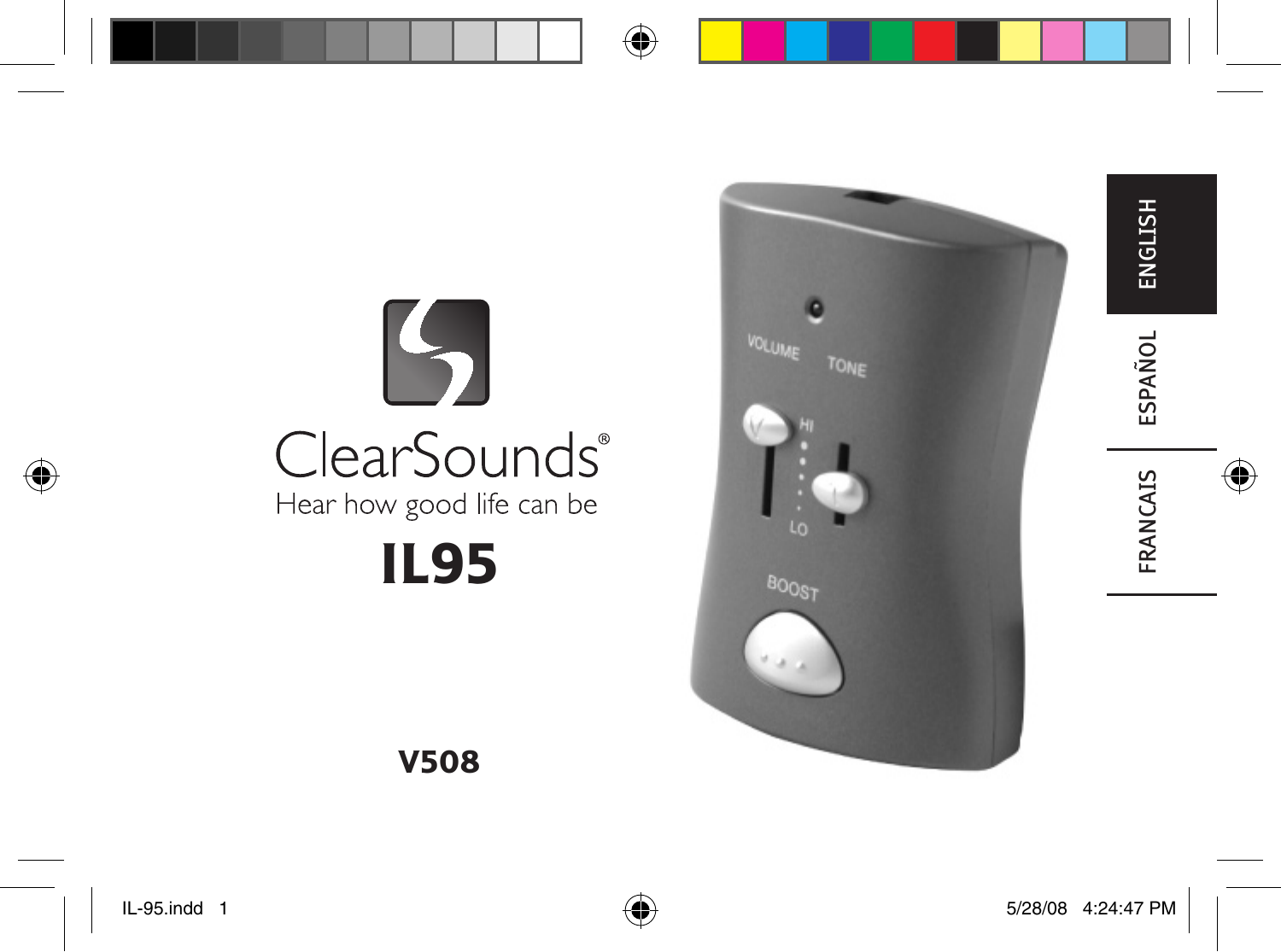## **Important Safety Instructions**

When using your portable phone amplifier, always follow basic safety precautions to reduce the risk of fire, electrical shock and injury to persons or property, including the following:

- 1 Read and understand all instructions, warnings and product markings.
- 2 Do not use this product near or in water or when you are wet.
- 3 Do not open this product case as you may expose yourself to hazardous voltages or other risks. Opening the product case automatically voids the warranty.

### **SAVE THESE INSTRUCTIONS**

### **Power Requirements**

Your IL95 comes with an AC Adapter, it is recommended that you use a 9V battery as a back-up. In the case of a power outage, your IL95 will automatically switch to battery power.

*NOTES:*• Insert the battery by snapping it into the connectors inside the battery compartment observing the +/- polarity on the button snap fastener. Important: Before replacing the battery, make sure to disconnect the IL-95 from the telephone and AC power.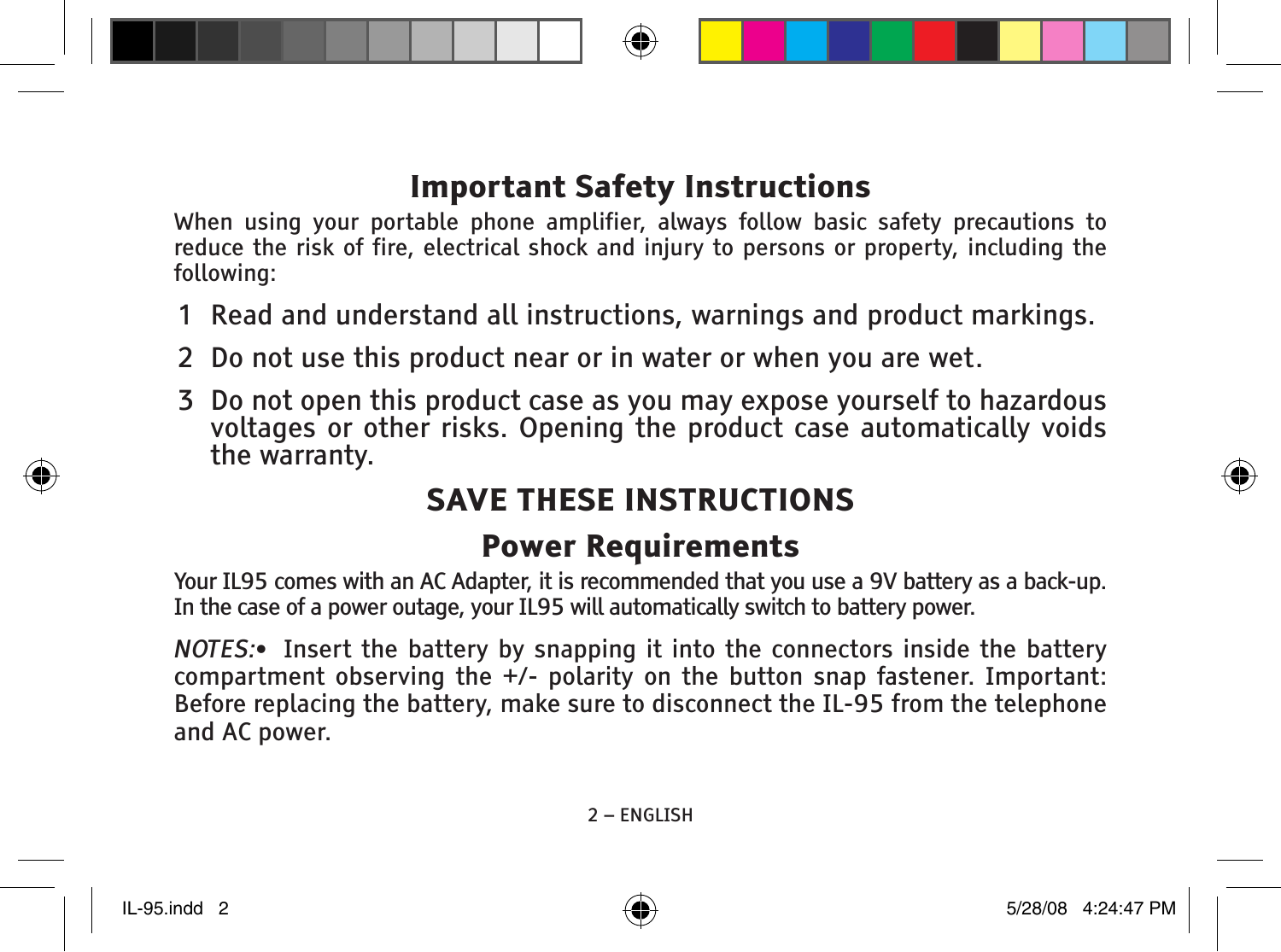

- 1 Power Indicator Light
- 2 Volume
- 3 Tone
- 4 Telephone Jack (Base)
- 5 Boost Button
- 6 Handset Jack
- 7 AC Power Adapter Jack
- 8 Battery Compartment
- 9 12 Position Compatibility Switch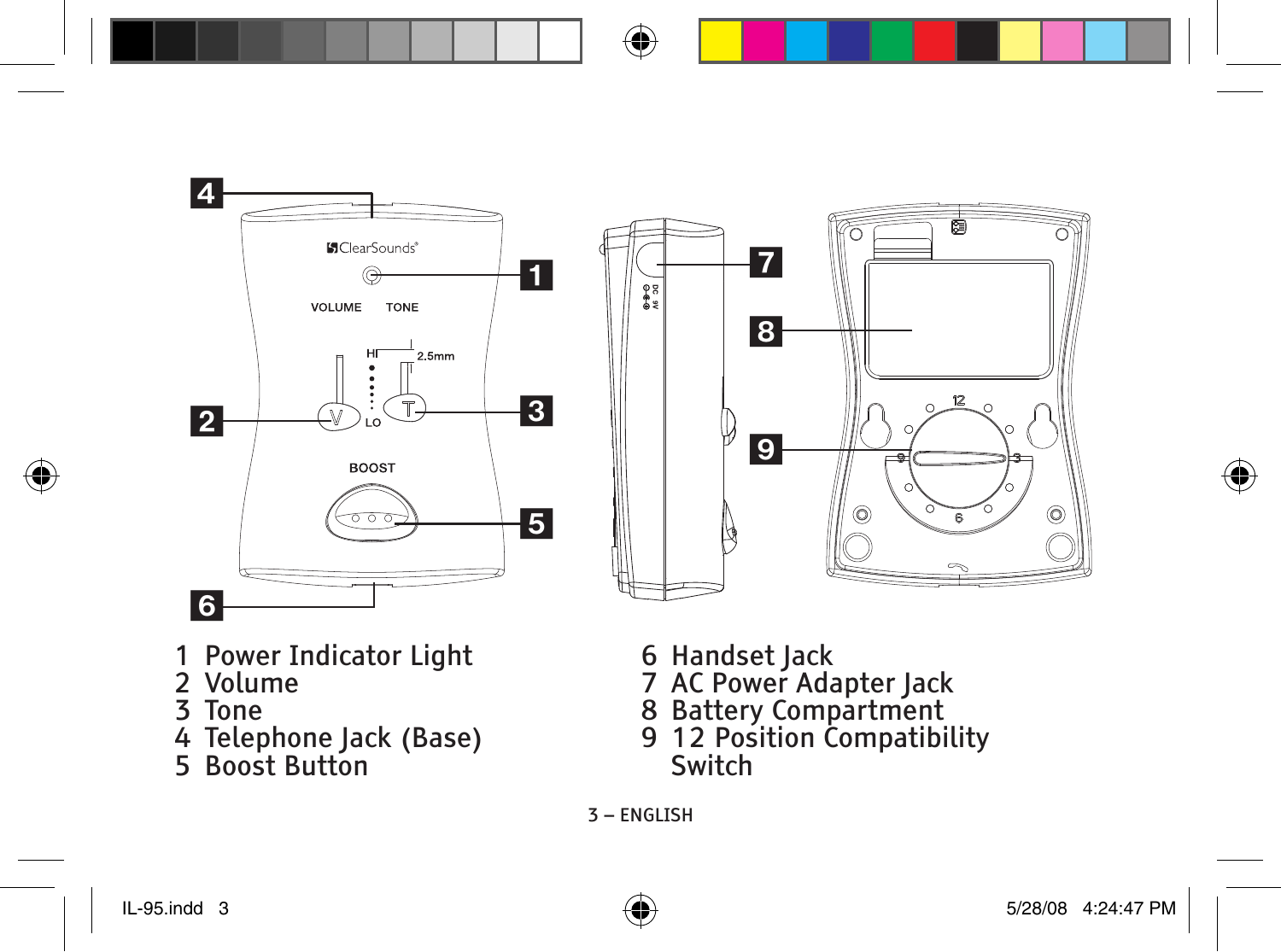## **Installation**

- 1 Unplug the handset cord from your telephone base. Insert this cord into the jack marked "HANDSET."
- 2 Plug one side of the short phone cord (included) into the jack marked "BASE." Plug the other end into the telephone base.
- 3 Set the Compatibility Switch to the "4" setting. This setting provides compatibility for most telephones
- 4 Attach the AC Power Adapter to the IL95 (located on the upper left hand side of the unit) and plug the other end into a working electrical outlet.
- 5 Pick up the handset. If you hear a dial tone, your IL95 Amplifier is installed properly.
- 6 Be sure to register your product online at www.clearsounds.com.

*If you do not hear a dial tone or the person you are calling cannot hear you, consult the telephone compatibility section.*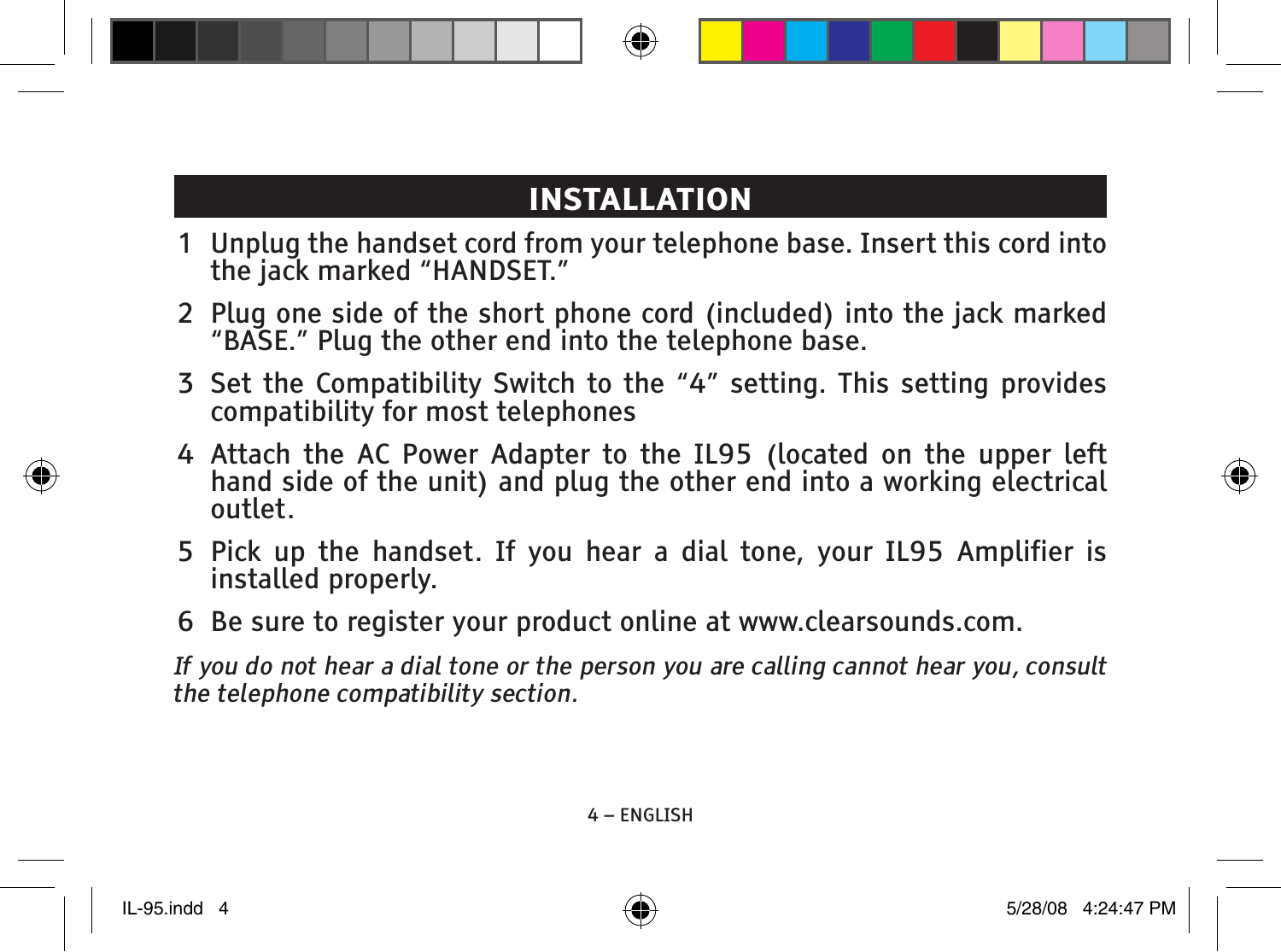## **OPERATION**

You can adjust the volume level by using the Volume Control Slide (left control). Pushing the slide up increases the volume.

You can adjust the tone by using the Tone Control Slide (right control). Adjust the Tone Control until you find a position that provides the clearest sound.

If you require additional amplification at any point in your conversation, simply press & hold the Boost Button. When the Boost Button is pressed, the microphone in the handset is muted. Release the Boost Button when you want to speak.

The power indicator light comes on each time you pick up the handset to indicate that the power level is ok. If the indicator light does not come on, check your adapter connections or replace the battery.

Important: Before replacing the battery, make sure to disconnect the IL95 from the *telephone and the AC adapter.*

## **Telephone Compatibility**

Because not all telephone handsets are wired in a standard way, we have provided a 12-position compatibility switch to adjust the compatibility switch:

- 1 Press & hold the "on-hook" switch on your telephone or place the handset in the cradle.
- 2 Adjust the switch by turning it one "click" to the next setting.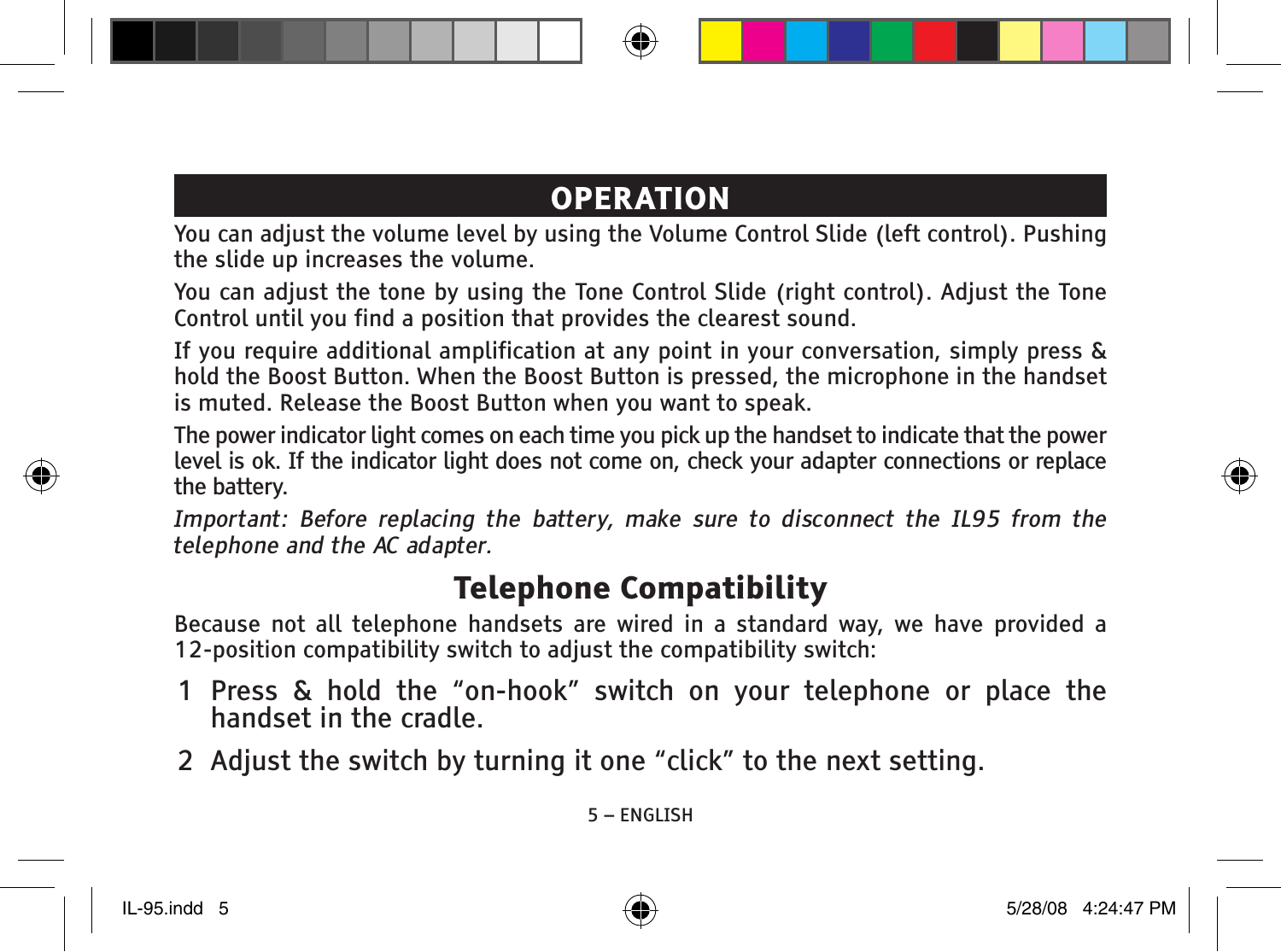- 3 Release the "on-hook" switch or pick up the handset and listen for a dial tone.
- 4 Continue this process until you hear a dial tone and the microphone is functional. Once you have located the proper setting, make a note of it in the event it is changed accidentally or you use your IL95 on a different phone.

*NOTE: The IL95 cannot be used on any telephone where the keypad is located in the handset.*

### **Troubleshooting**

If, after installing your IL95 Amplifier, you do not have a dial tone or the person you called cannot hear you, take the following steps:

- 1 Check that all connections are plugged in properly
- 2 Make sure power is connected
- 3 Either disconnect the unit or use another phone and check that your phone service is working properly.
- 4 Change the compatibility setting dial located on the bottom of the unit.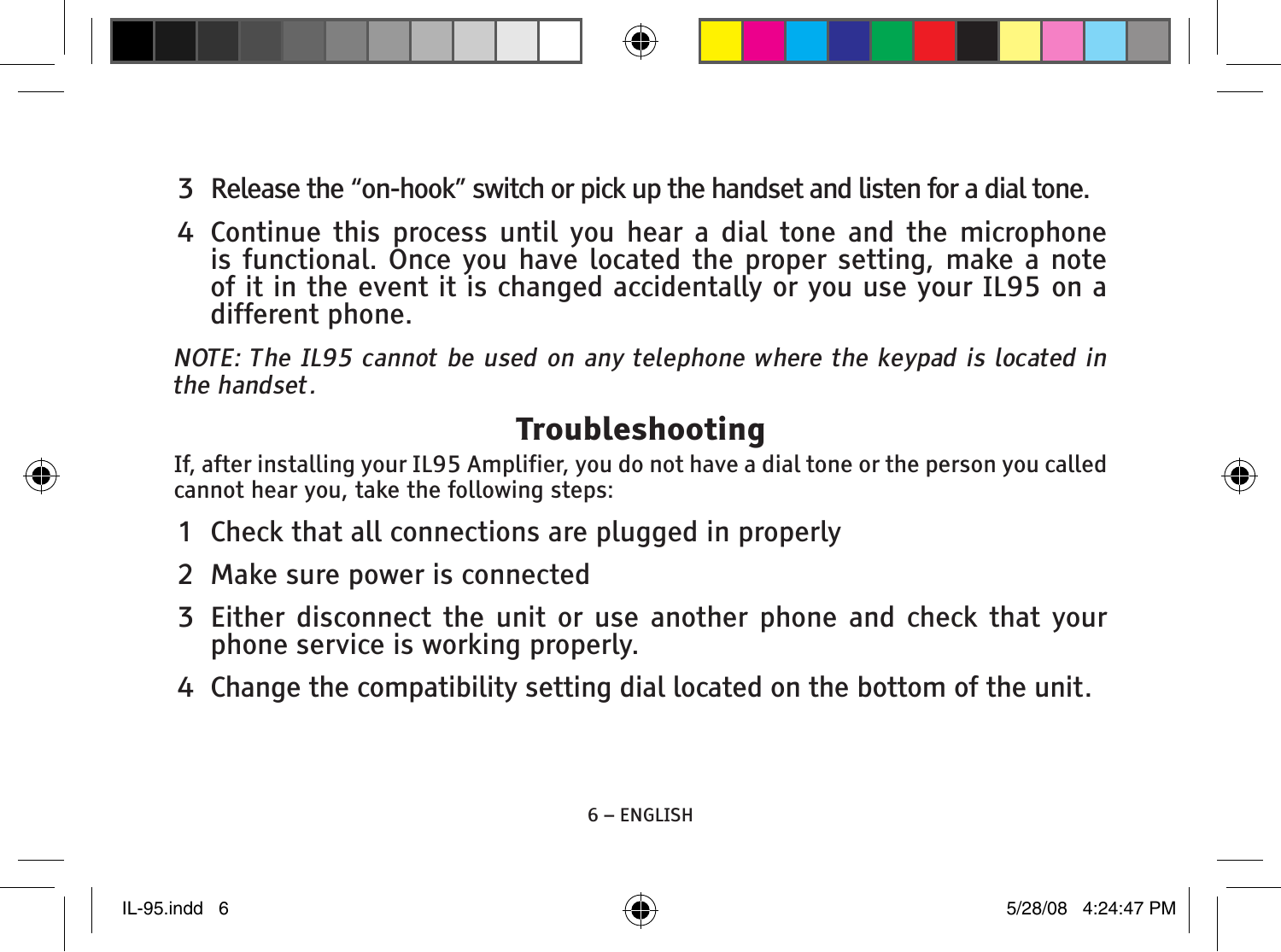## **FCC WANTS YOU TO KNOW**

Your new product has been registered with the Federal Communication Commission (FCC). This product complies with standards in Part 68 of the FCC Rules. The FCC requires us to provide you with the following information:

#### **Connection and Use with the Nationwide Telephone Network**

The FCC requires that you connect your product to the nationwide telephone network through a modular telephone outlet or jack. The modular telephone outlet or jack to which the telephone must be connected is a USOC RI-11C or RI-11W. This equipment may not be used with Party Line Service or with Coin Telephone Lines.

#### **Notification to the Telephone Company**

The FCC requires that upon request of your local telephone company, you provide the following information: a) The "line" to which you will connect the telephone equipment (that is, your phone number), and b) The telephone equipment's FCC registration number and ringer equivalence number (REN). These numbers are on the back or bottom of your telephone equipment. The REN is used to determine how many devices you may connect to your telephone line and still have them ring when your telephone line is called. In most, but not all areas, the sum of all REN's should be 5 or less. You may want to contact your local telephone company.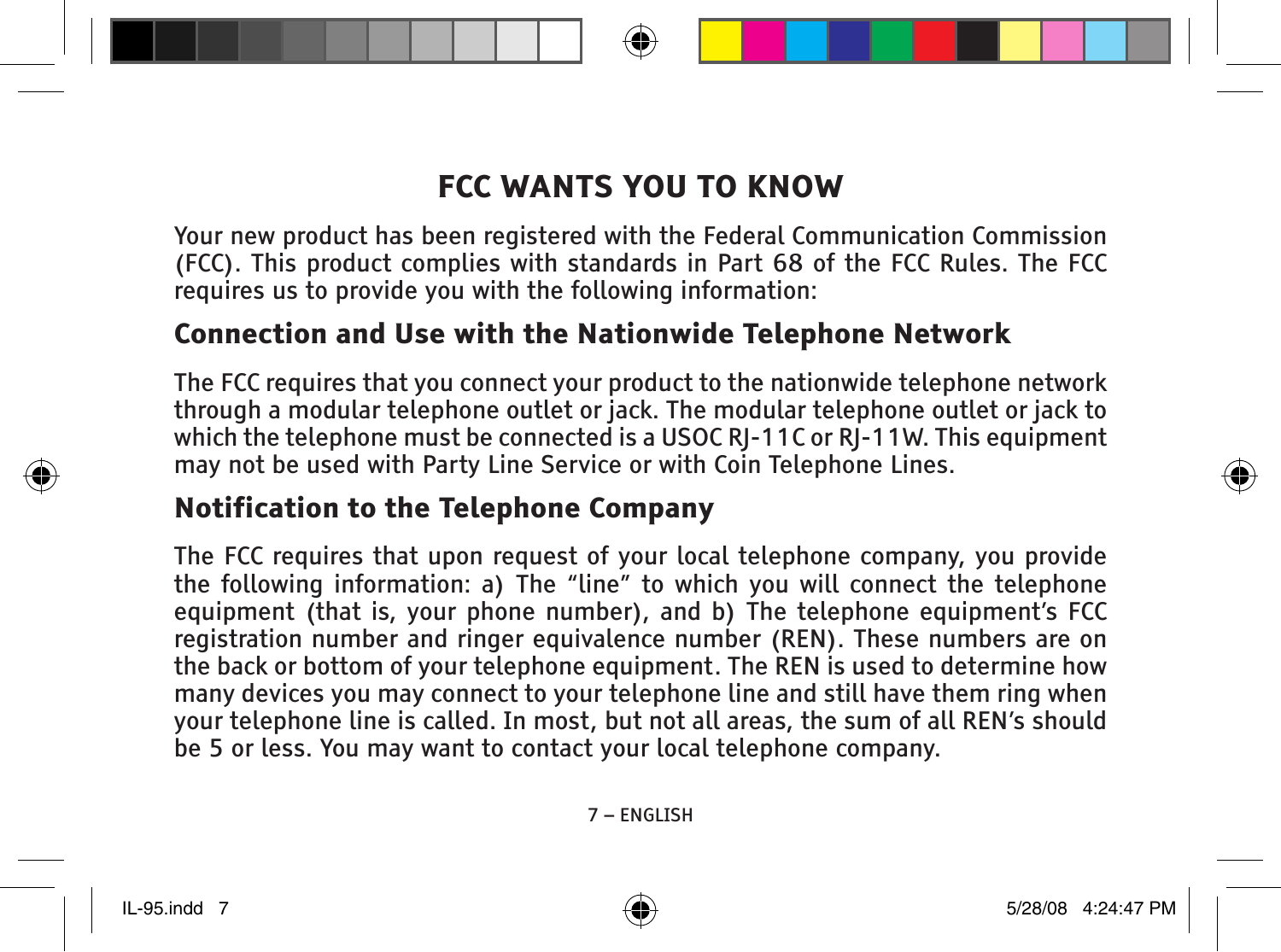#### **Repair Instructions**

If it is determined that your telephone equipment is malfunctioning, the FCC requires that it not be used and that it be unplugged from the modular outlet until the problem has been corrected. Repairs to the telephone equipment can only be made by the manufacturer or its authorized agents or by others who may be authorized by the FCC. For repair procedures, follow instruction outlined under the "*Limited Warranty*".

#### **Rights of the Telephone Company**

If your product is causing harm to the telephone network, the telephone company may temporarily discontinue your telephone service. If possible, they'll notify you before they interrupt service. If advance notice isn't practical, you'll be given the opportunity to correct the problem, and you will be informed of your right to file a complaint with the FCC notified as soon as possible. Your telephone company may make changes in its facilities, equipment, operations, or procedures that could affect the proper functioning of your product. If such changes are planned, you will be notified.

#### **Interference Information: Part 15 of FCC Rules**

Some telephone equipment generates, uses, and can radiate radio-frequency energy and, if not installed and used properly, may cause interference to radio and television reception. Your product has been tested and found to meet the standards for a Class B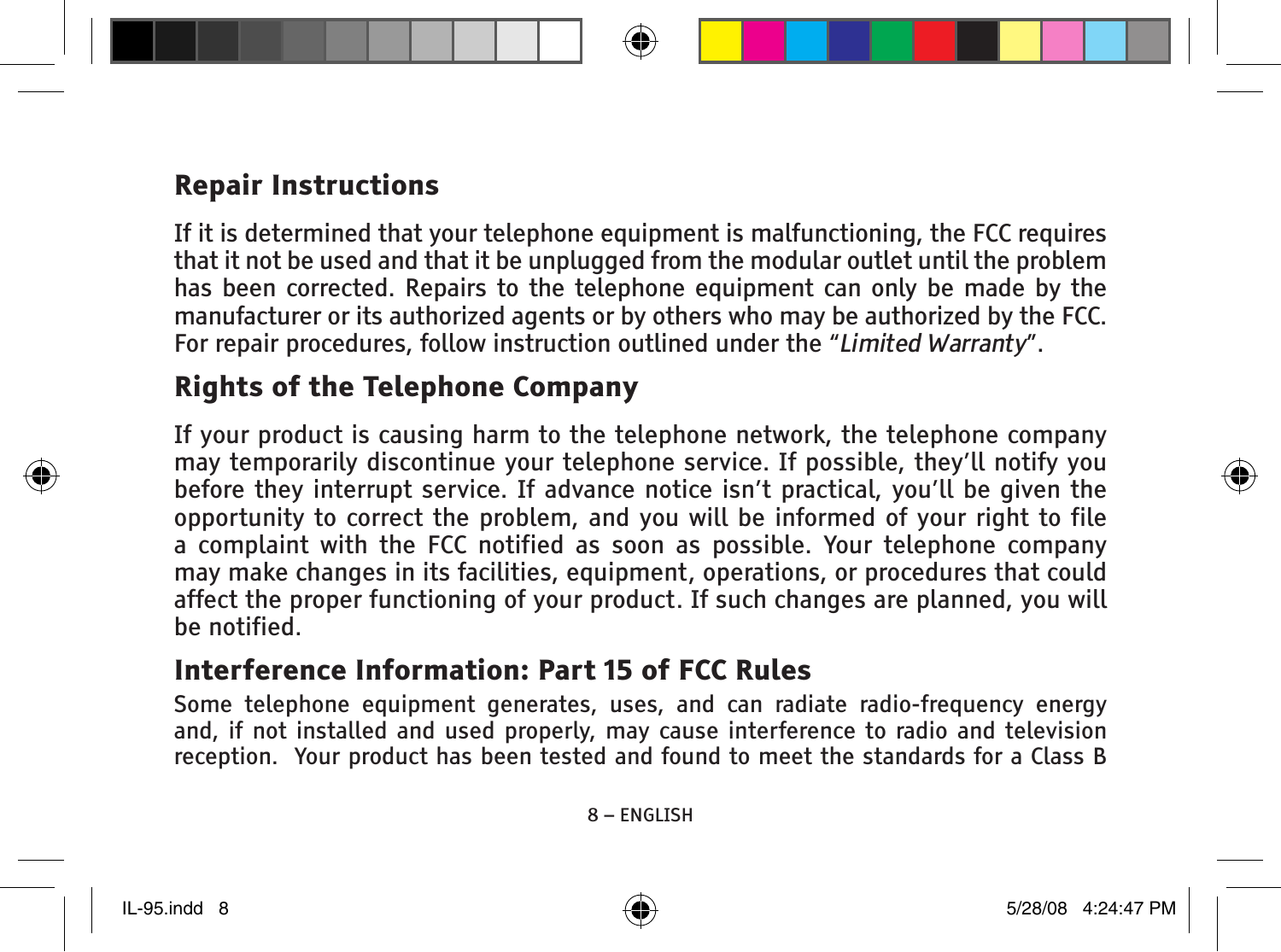digital device, as specified in Part 15 of the FCC Rules. These specifications are designed to provide reasonable protection against such interference in a residential installation. However, there is no guarantee that interference will not occur in a particular installation. If your product causes interference to radio or television reception when it is in use, you might correct the interference with any one or all of these measures: (a) where it can be done safely, reorient the receiving television or radio antenna. (b) To the extent possible, relocate the television, radio or other receiver with respect to the telephone equipment. (c) If your telephone product runs on AC power, plug your product into an AC outlet that is not on the same circuit as the one used by your radio or television.

## **INDUSTRY CANADA CS03 STATEMENT**

This product meets the applicable Industry Canada technical specifications. This is confirmed by the registration number. The abbreviation, IC before the registration number signifies that registration was performed based on a Declaration of Conformity indicating that Industry Canada technical specifications were met. It does not imply that Industry Canada approved the equipment.

Before installing this equipment, users should ensure that it is permissible to be connected to the facilities of the local telecommunications company. The equipment must also be installed using an acceptable method of connections. The customer should be aware that compliance with the above conditions may not prevent degradation of service in some situations.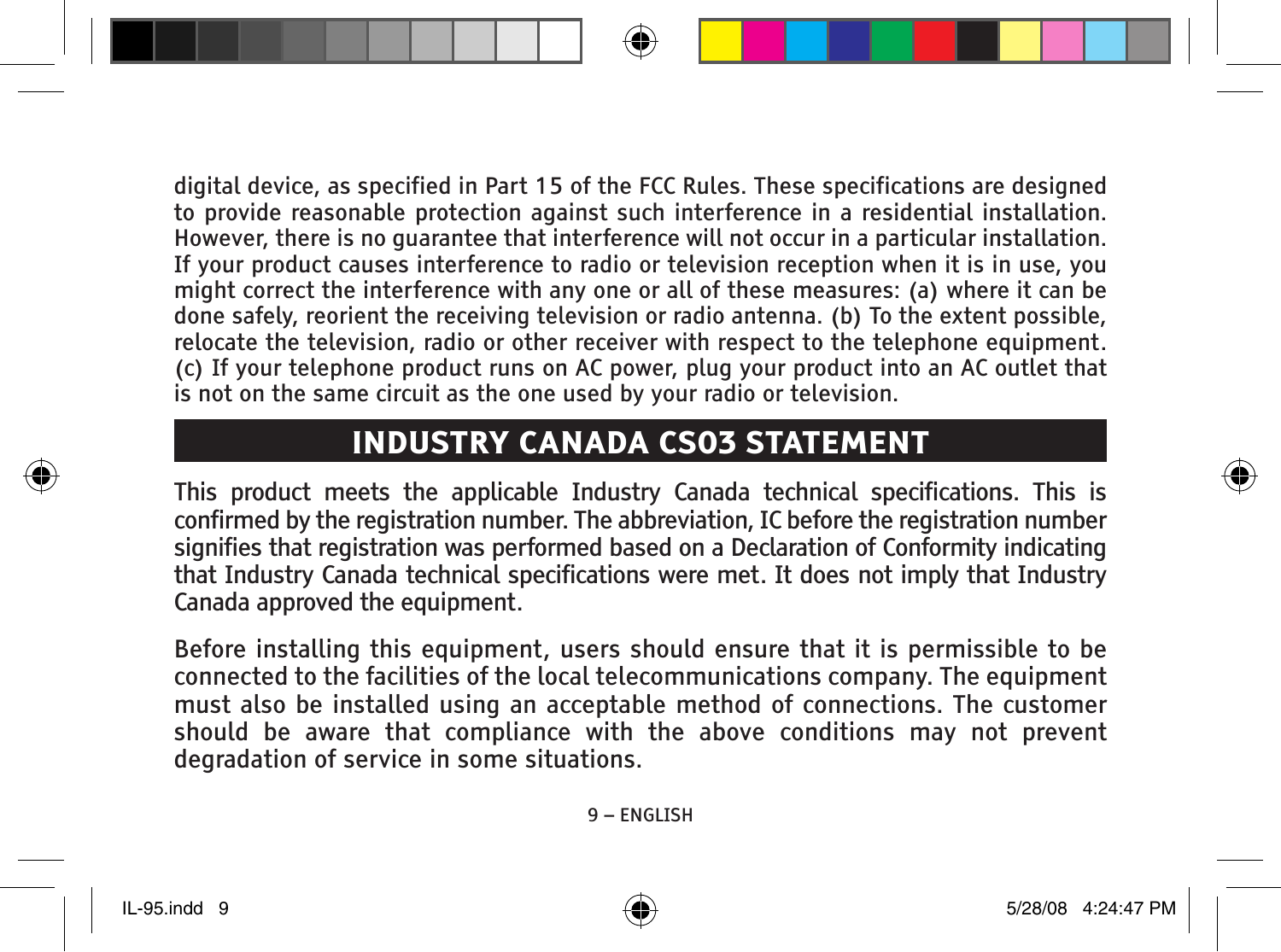Repairs to certified equipment should be made by an authorized Canadian maintenance facility designated by the supplier. Any repairs or alterations made by the user of this equipment, or equipment malfunctions, may give the telecommunications company cause to request the user to disconnect the equipment.

WARNING! Users should not attempt to make such connections themselves, but should contact the appropriate electric inspection authority, or an electrician, as appropriate.

CAUTION: The Ringer Equivalence Number (REN) assigned to each terminal device provides an indication of the maximum number of terminals allowed to be connected to a telephone interface.

The termination on an interface may consist of any combination of devices subject only to the requirement that the sum of the Ringer Equivalence Numbers of all the devices does not exceed 5. An alternative indication of the REN is the Load Number (LN); this number should be divided by 20 to approximate the equivalent REN. The REN Number of this unit is indicated on the bottom of your answering machine.

If your home has specially wired alarm equipment connected to the telephone line, ensure the installation of TALK500 does not disable your alarm equipment. If you have questions about what will disable alarm equipment, consult your telephone company or a qualified installer.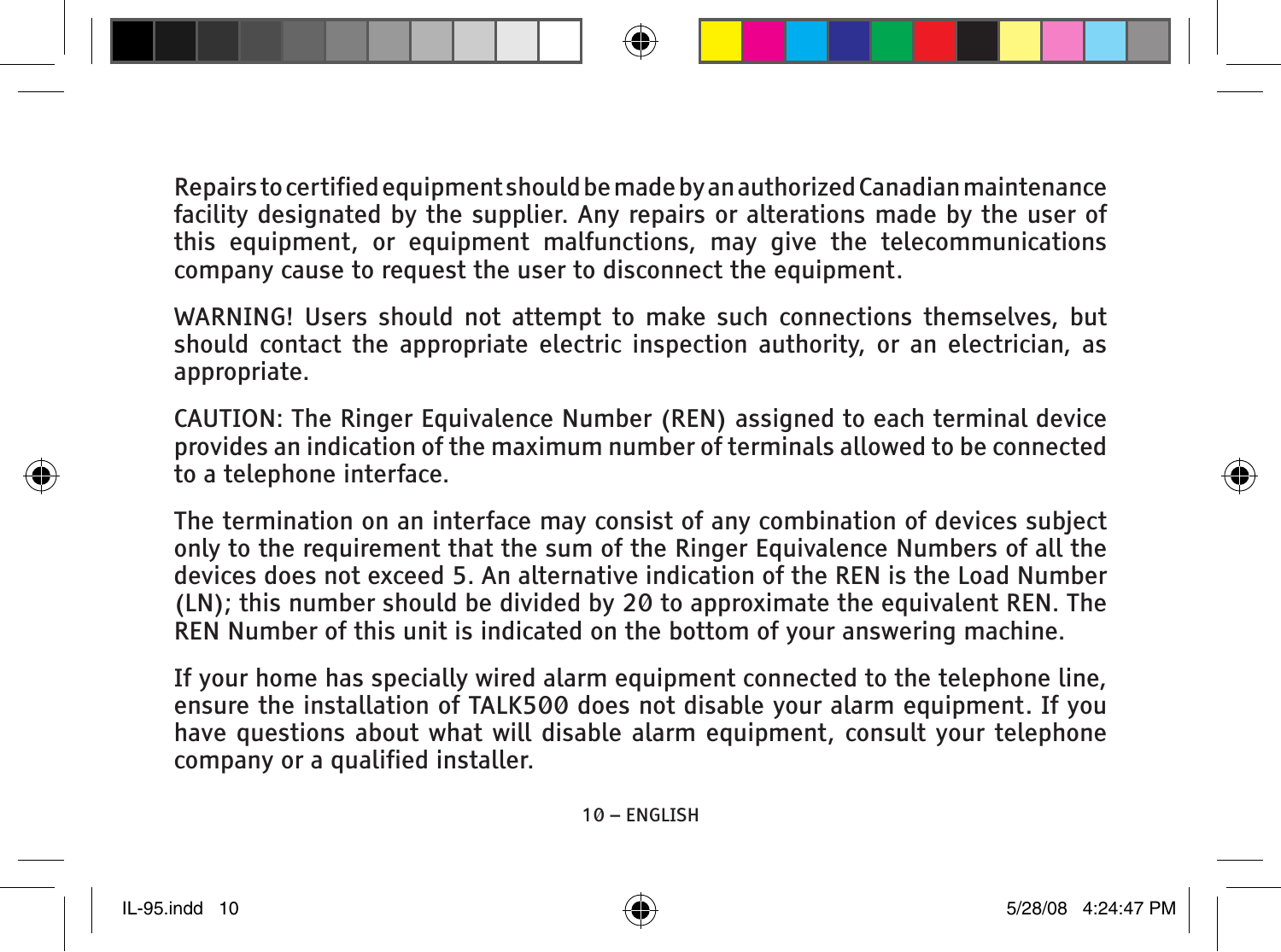This Class B digital apparatus complies with Canadian ICES-003.

### **Limited One-year Warranty**

The product is warranted by ClearSounds® against manufacturing defect in material and workmanship under normal use for one (1) year from the date of purchase. Should you experience a problem, contact our customer service department or visit our website at www.clearsounds.com.

Be sure to save your sales receipt as proof of purchase date should you need warranty service.

Within a period of one year from purchase date, ClearSounds Communications® will repair or replace (our discretion) your IL95, if a defect in materials or workmanship is found. If we elect to replace your IL95, we may replace it with a new or reconditioned product of the same or similar design. Repair or replacement will be warranted for a period of 90 days or the remainder of the warranty period (from original purchase date), whichever is longer.

The warranty does not cover accidents, negligence or breakage to any parts. This includes shipping damage, failure to follow instructions, misuse, fire, floods, use of incompatible accessories, Acts of God or failure in your phone service carrier's line service. The product must not be tampered with or taken apart by anyone who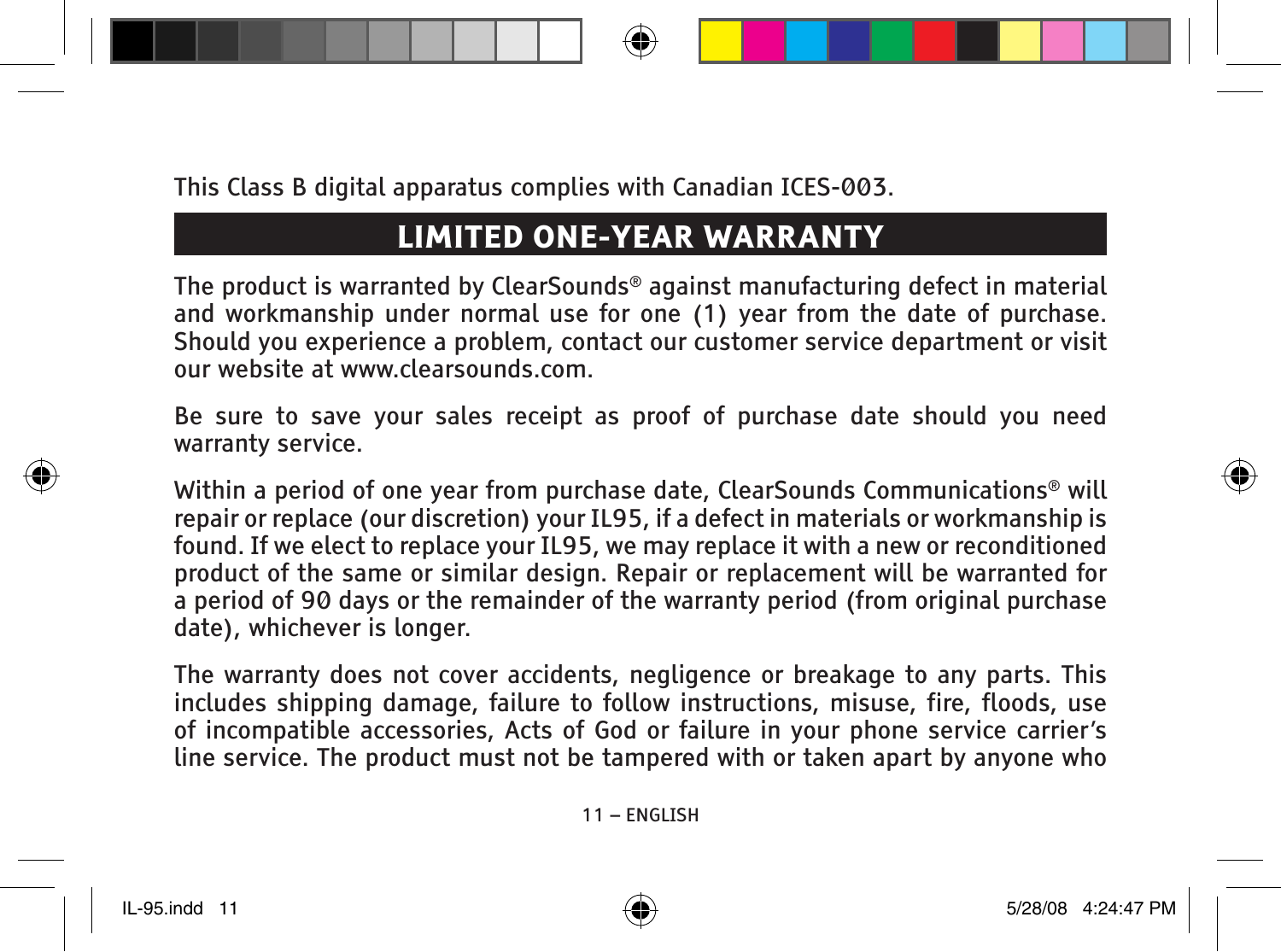is not an authorized ClearSounds Communications® representative. Tampering with the product will void any written or implied warranties.

ClearSounds Communications® shall not be responsible for loss of time, inconvenience, loss of use of your IL95, property damage by the IL95 or any consequential damages.

Shipping cost must be prepaid and the product must be packaged appropriately for shipping.

*IMPORTANT: YOUR RECEIPT IS PART OF YOUR WARRANTY AND MUST BE RETAINED AND PRODUCED IN THE EVENT OF A WARRANTY CLAIM.*

#### **Service in United States Service in CANADA**

**ClearSounds Communications ClearSounds Canada**



*Check our website www.Clearsounds.Com for additional information and to download additional manuals and information.*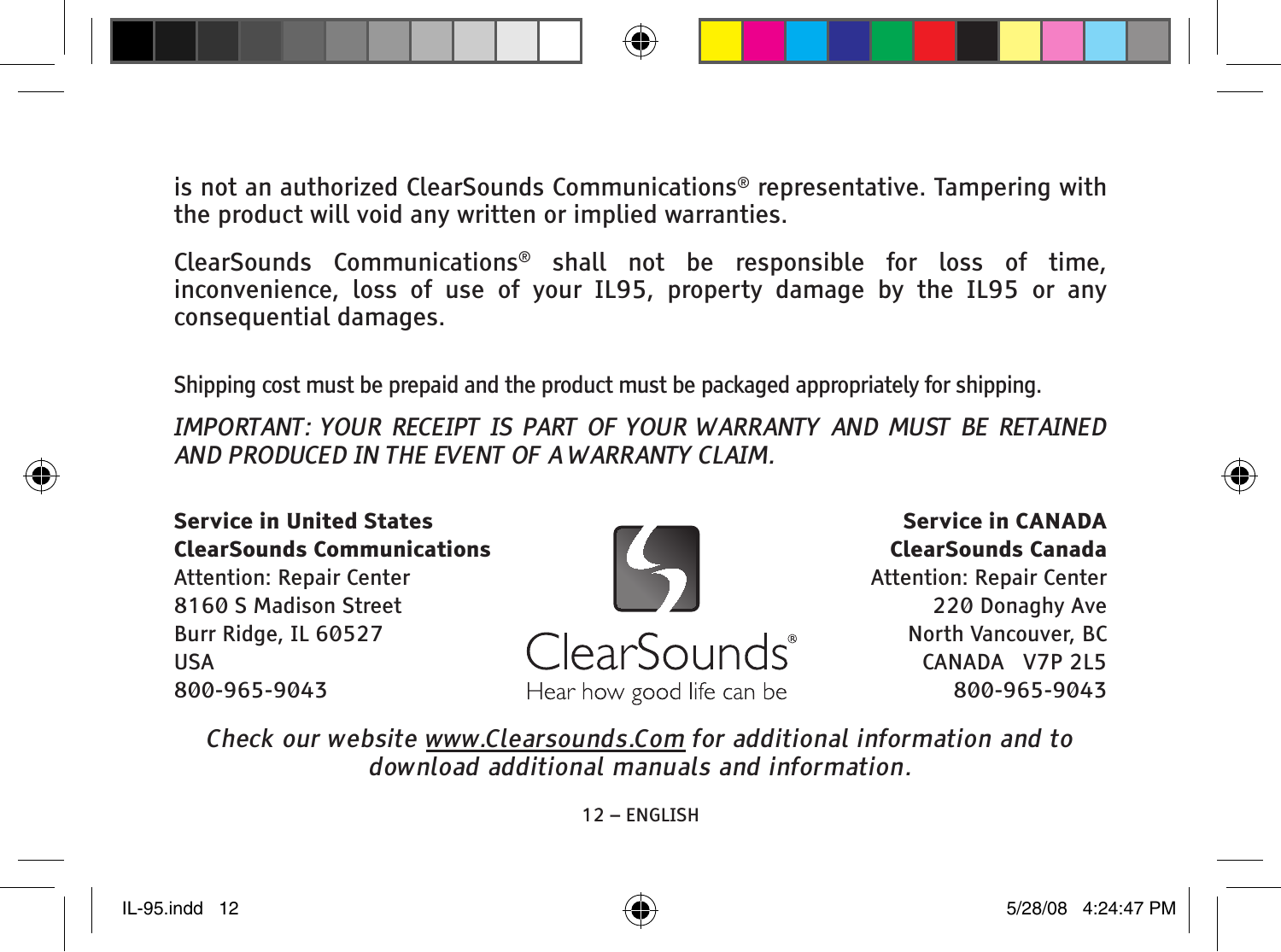



Francais Español English

FRANCAIS

**ESPAÑOL** 

ENGLISH

**V508**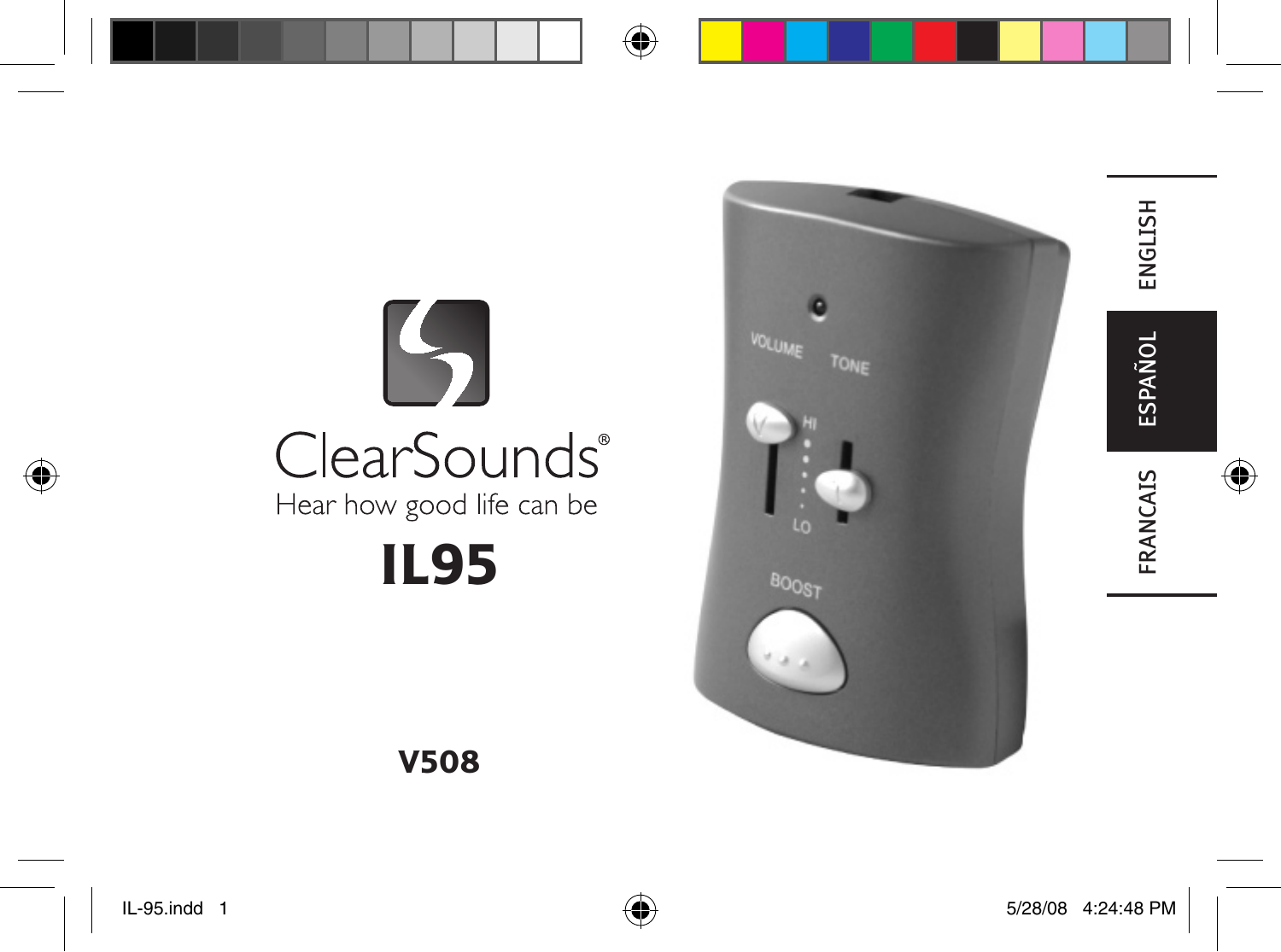#### **Instrucciones Importantes sobre Seguridad**

Cuando utilice su maplificador portátil para teléfono, obedezca siempre las precauciones básicas de seguridad para reducir el riesgo de incendio, descarga eléctricay lesiones personales o materials. Entre las precauciones de seguridad podemos mencionar:

- 1 Lea y entienda todas las instrucciones de uso, advertencies y marcas en el producto.
- 2 No utilice este producto dentro de agua ni en sus proximidades, ni cuando usted este mojado.
- 3 No abra este producto, usted puede exponerse a voltajes peligrosos o a otros riesgos. La apertura del producto anula automáticamente la garantía.

#### **GUARDE ESTAS INSTRUCIIONES**

#### **Requisitos de Energía**

Su IL95 viene con un adaptador de CA, es recomendable que usted utilize una batería de 9V como respaldo. En caso de falla eléctrica, su IL95 cambiará automáticamente a la energía de batería.

*Notes:*

*Inserte la batería encajándola a presión hacia los conectadores dentro del compartimento de la batería observando la polaridad de +/- en el fondo de la presilla.*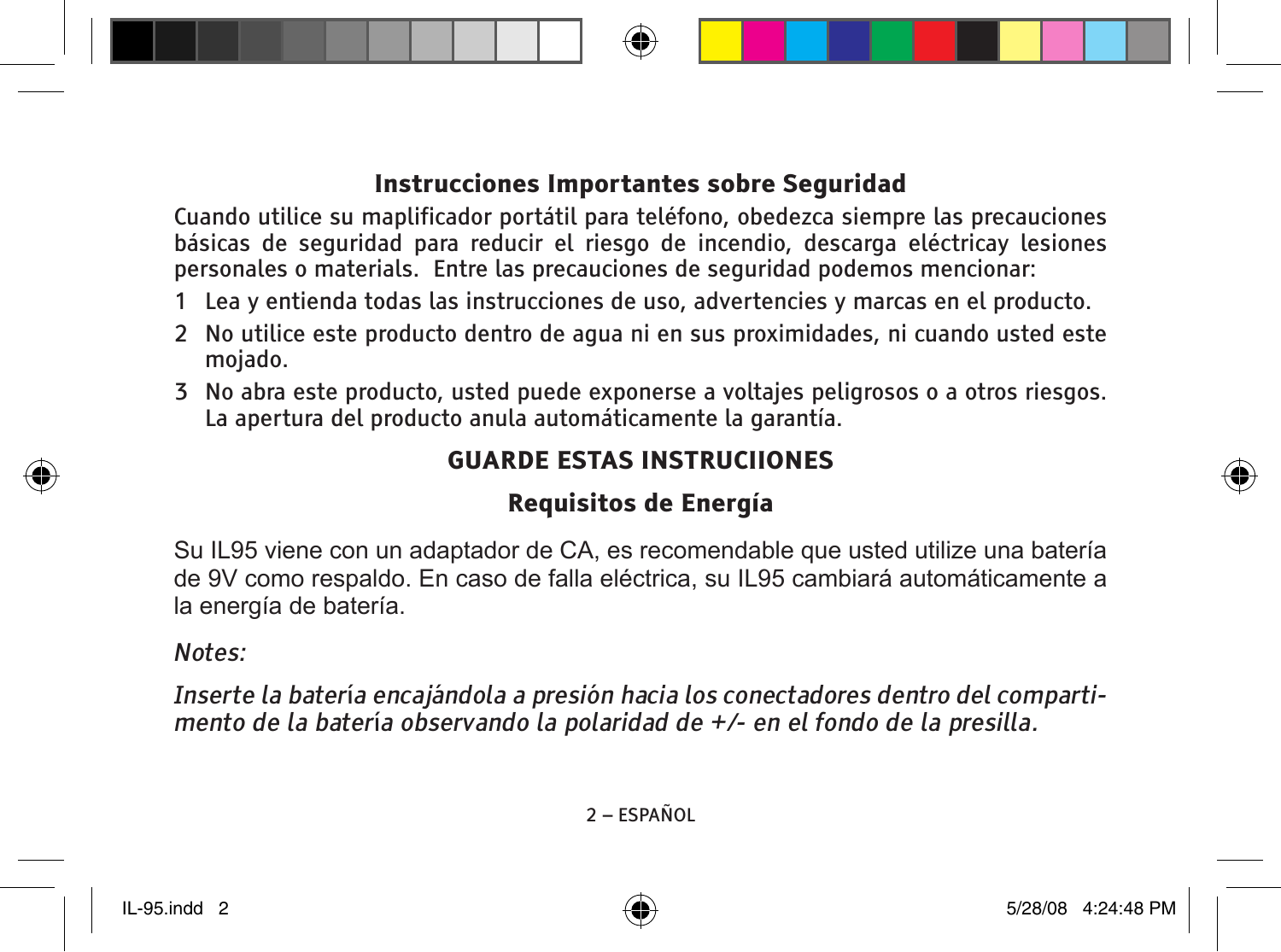

- 1 Luz indicadora de encendido
- 2 Volumen
- 3 Tono
- 4 Entrada para cable de equipo base
- 5 Botón amplificador
- 6 Entrada para cabledel auricular
- 7 Entrada para el adaptador de CA
- 8 Compartimento de la batería
- 9 Interruptor de compatibilidad con 12 posiciones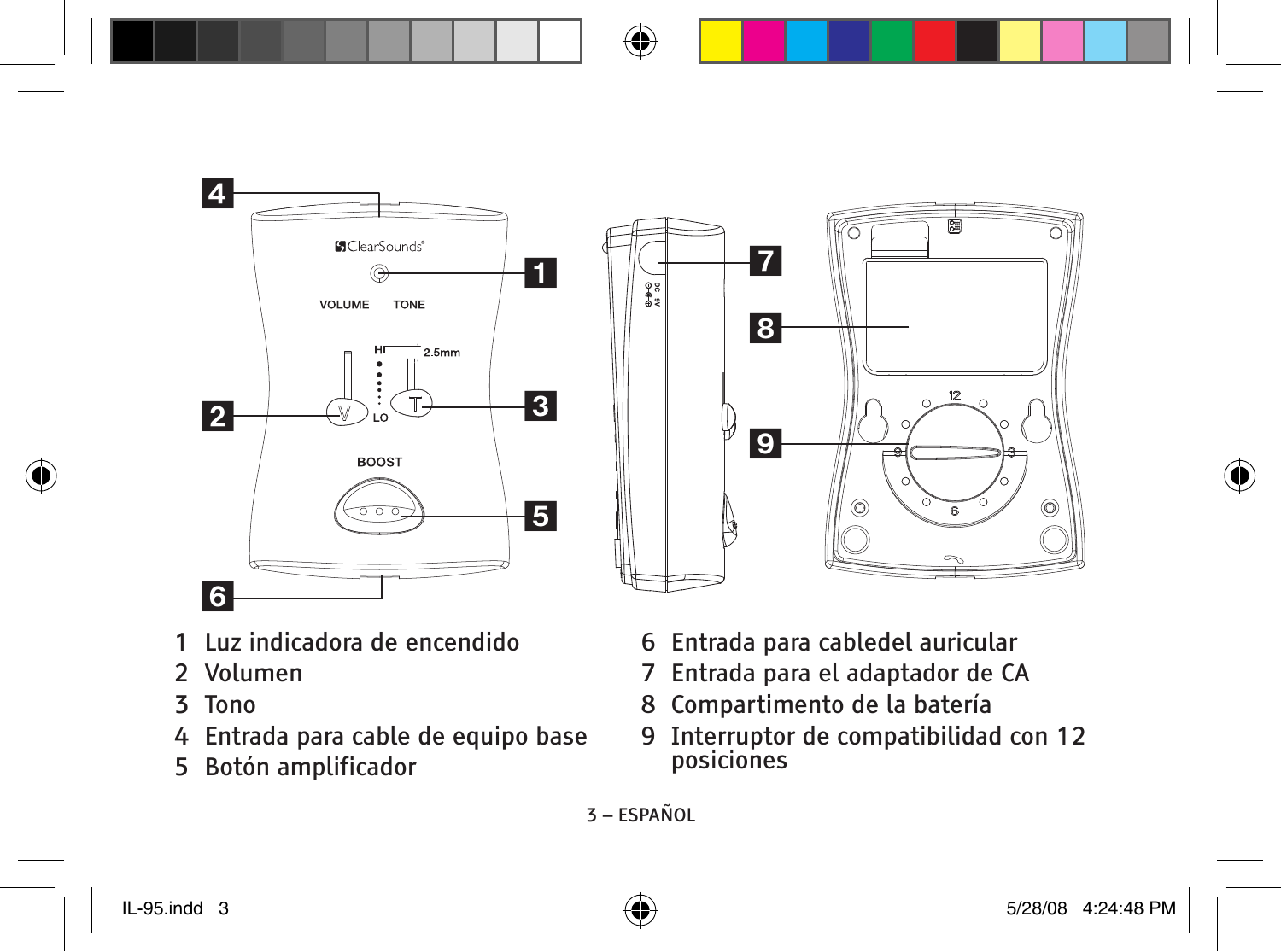*Importante: Antes de substituir la batería, cerciórese de desconectar el IL95 del teléfono y del adaptador de la CA* INSTALACION

Desconecte el cable del auricular de la base del teléfono. Inserte este cable en la entrada marcada como "HANDSET" auricular.

Conecte un lado del cable telefónico corto (incluido) en la entrada marcada como "BASE" en la parte posterior del amplificador.

Fije el interruptor del compatibilidad al ajuste " 4". Este ajuste proporciona compatibilidad en la mayoría de los teléfonos.

Conecte el adaptador de corriente de CA en el IL95 (localizado en el lado superior izquerdo de la unidad) y conecte el otro extremo en un enchufe eléctrico que funcione.

Descuelgue el auricuclar. Si escucha el tono de marcar, su amplificador IL95 ha sido instalado correctamente.

Asegurese de registar su producto en la direccion de internet www.clearsounds.com. Si no escucha el tono de marcar o la persona a la que está llamando no puede escucharlo, consulte la sección de compatibilidad del teléfono.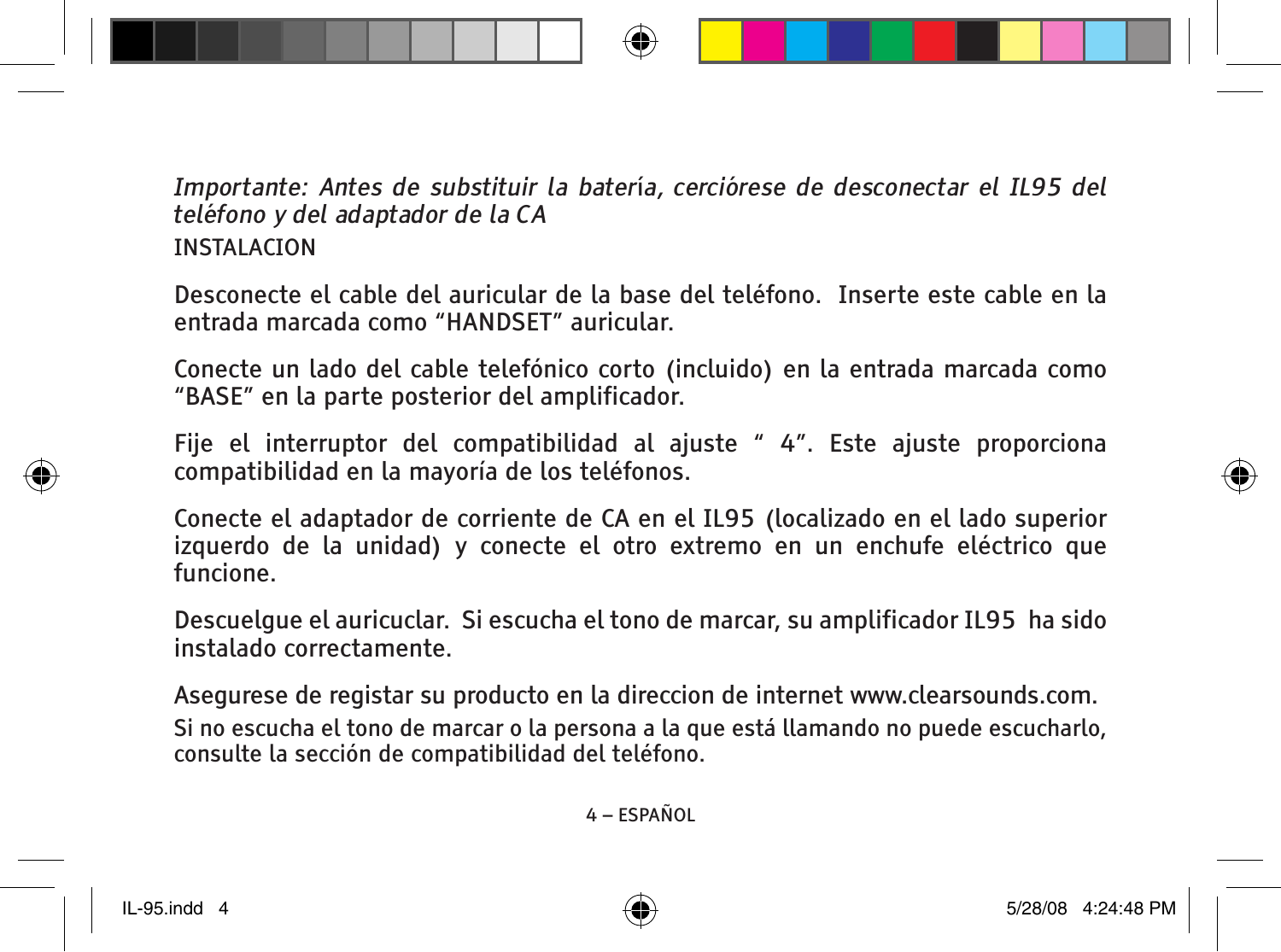#### FUNCIONAMIENTO

Puede regular el nivel del volumen usando el control de volumen deslizante de la parte superior de la unidad (control izquierdo). Si desliza el control hacia arriba aumentará el volumen.

Puede regular el tono usando el control de tonos de la parte superior de la unidad control derecho). Regúlelo hasta que encuentre una posición que produzca el sonido más nítido.

Si usted require de amplificación adicional en cualquier momento de su conversación, simplemente la presione y sostenga el botón amplificador.

Cuando se oprime el botón amplificador, se silencia el micrófono del auricular.

Suelte el botón amplificador cuando desee hablar.

La luz indicadora de carga de la batería se enciende cada vez que descuelga el auricular para indicar que el nivel de batería es adecuado. Si la luz indicadora no se enciende, deberá reemplazar la batería.

*Importante: Antes de reemplazar la batería, asegurese de desconectar el IL95 del teléfono y del adaptador CA.*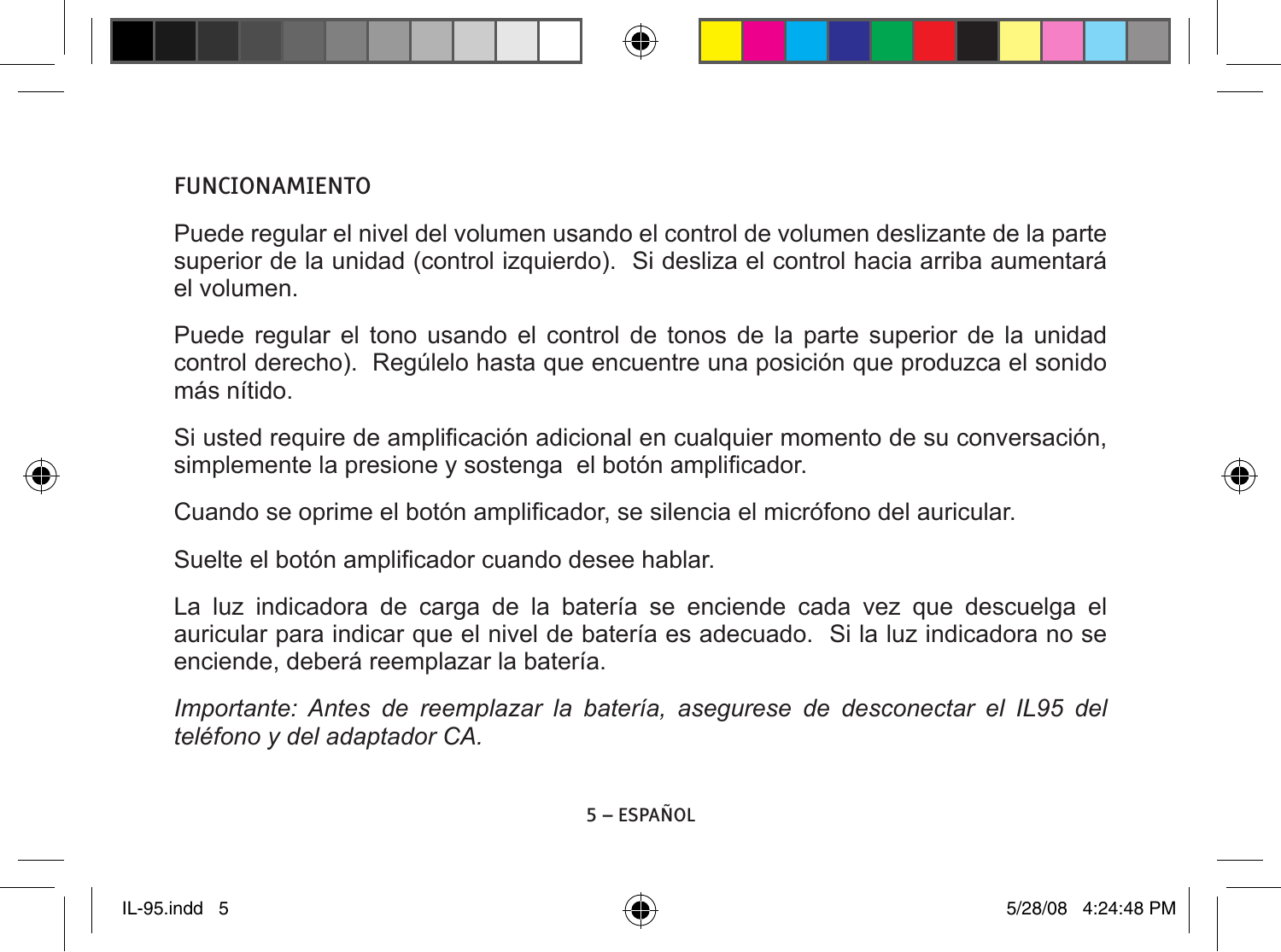#### **Compatibilidad con el teléfono**

Debido a que no todos los auriculares están cableados de forma estándar, hemos provisto un interruptor de compatibilidad de 12 posiciones para adaptar la compatibilida con el interruptor:

- 1 Mantenga presionado el interruptor "on-hook" (colgado) de su teléfono o coloque el auricular en la cuneta.
- 2 Regule el interruptor girándolo hasta que escuhe un "clic" para ir a la siguiente posición.
- 3 Suelte el interruptor "on-hook" o levante el auricular y escuche si hay tono de marcar.
- 4 Continúe este proceso hasta que escuche el tono de marcar y el micrófono funcione. Una vez que haya encontrado el ajuste apropiado, tome nota del mismo por si fuese a cambiar accidentalmente o para cuando usted utilice el IL95 en otro teléfono.

*NOTA: El IL95 no purde ser utilizado el teléfonos con teclado en el auricular.*

#### **Resolución de problemas**

Si después de la instalación de su amplificador IL95, no tiene tono de marcar o la persona a la que llamó no puede escucharlo, ebserve los pasos siguientes: Verifique que todas

1 las conexiones estén correctas.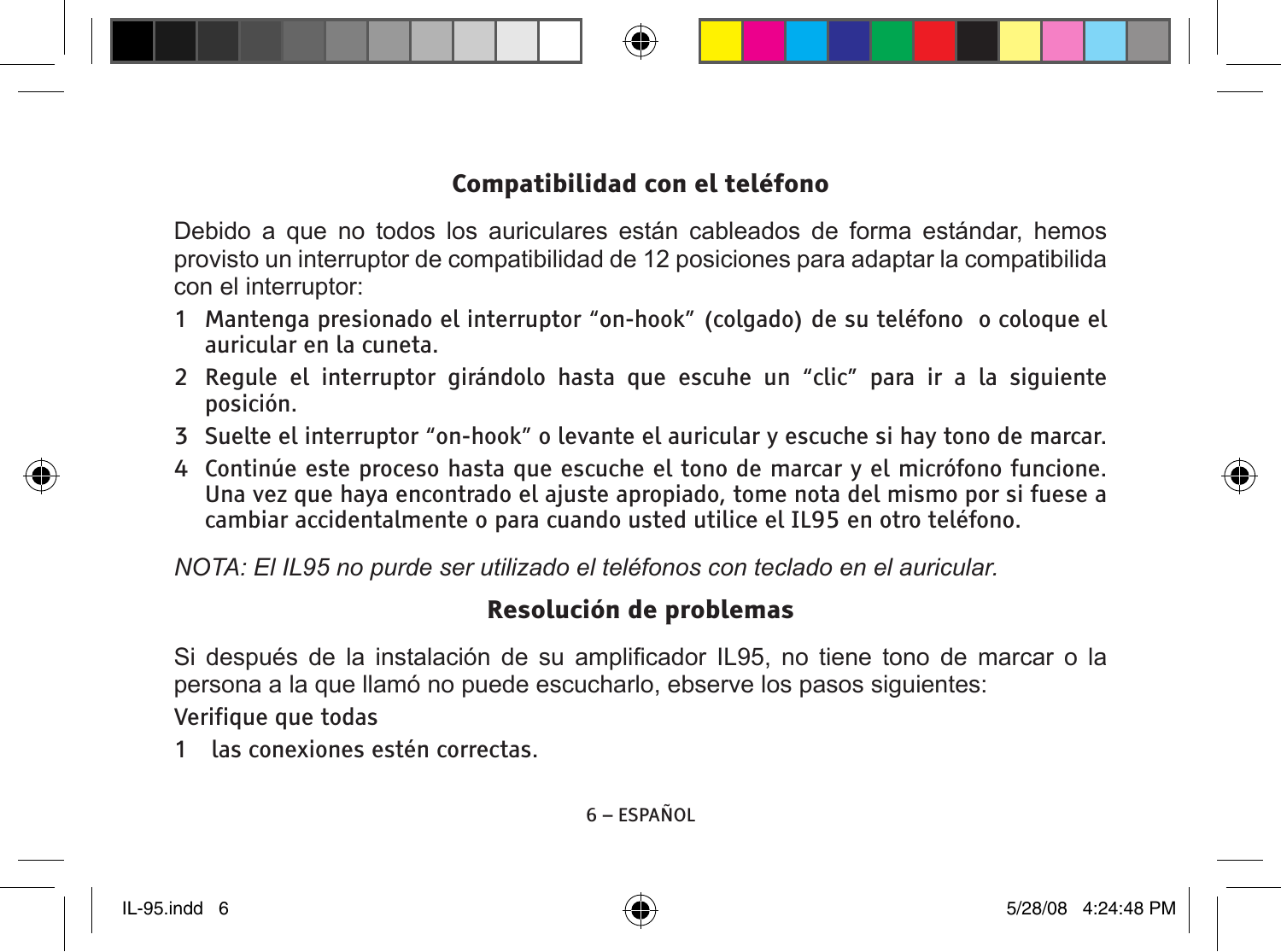- 2 Asegúrese de que este conectado en el toma corriente.
- 3 Desconecte la unidad o utilice otro teléfono y verifique si su servicio telefónico está funcionando apropiadamente.
- 4 Cambie el ajuste de compatibilidad usando el selector que se encuentra en la base de la unidad.

#### **LA FCC LE INFORMA:**

Este equipo cumple con las disposiciones de la sección 68 del reglamento de la FCC y los requisitos adoptados por la ACTA (Asociación Estadounidense de Telecomunicaciones por Frecuencias Portadoras). La base de este equipo lleva adherida una etiqueta que contiene, además de otra información, un identificador de producto en el formato US:AAAEQ##TXXXX. De solicitarse, deberá comunicarse este número a la compañía telefónica. Cada uno de los componentes terminales certificados del aparato ha venido acompañado dentro del embalaje con el correspondiente código de pedido de servicio uniforme (USOC por sus siglas en inglés) aplicable a terminales de conexión estandarizadas (es decir, RJ11C).

El REN (número equivalente de timbrados) sirve para determinar el número de aparatos que pueden conectarse a una línea telefónica de manera que todos puedan timbrar cuando alguien llama a su número de teléfono. En la mayor parte de las áreas, aunque no en todas, la suma de los REN de todos los dispositivos conectados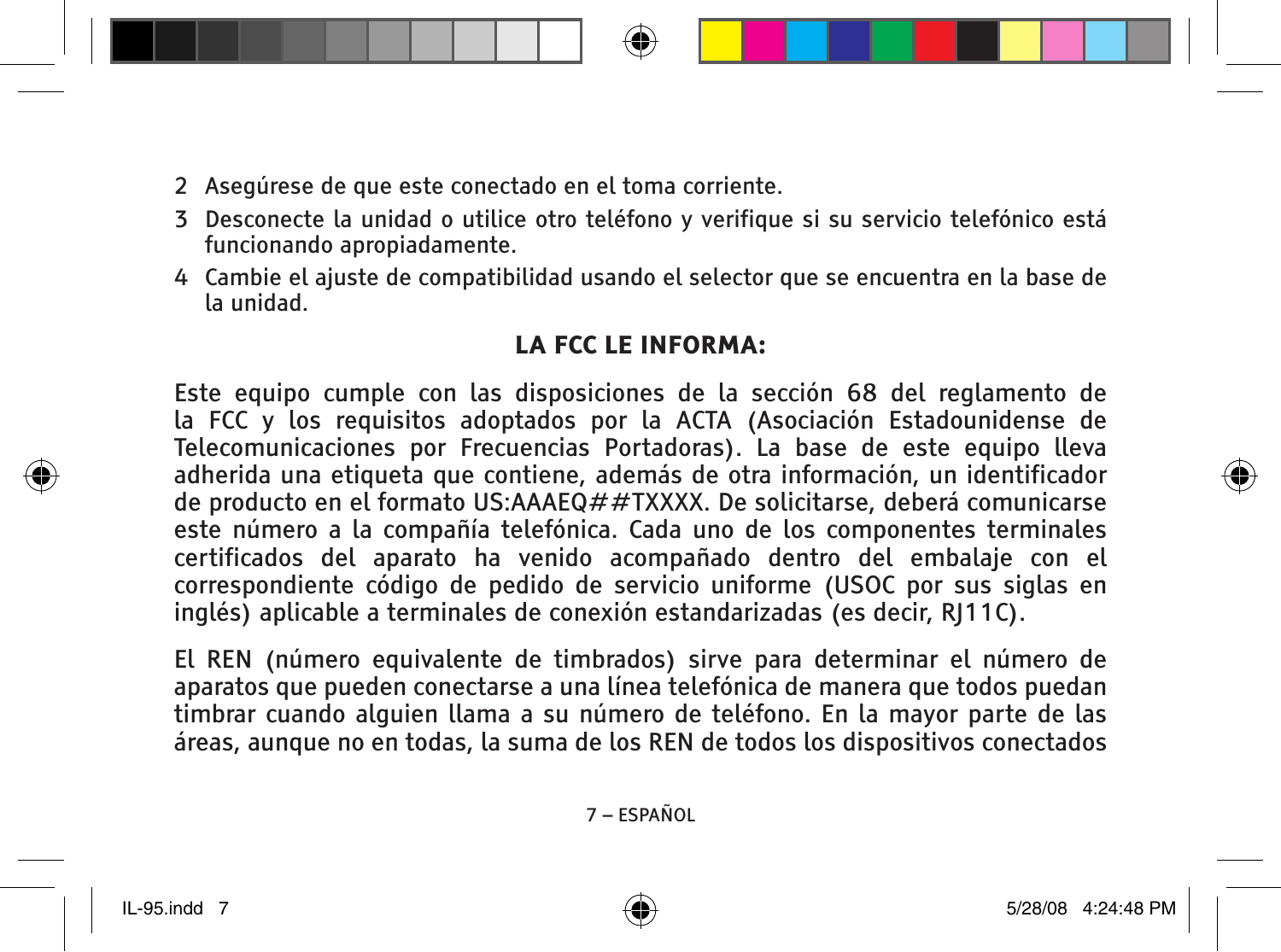a una línea no debe exceder de cinco (5.0). Para cerciorarse sobre el número de aparatos que puede conectar a su línea de acuerdo con el REN, comuníquese con la compañía telefónica de su localidad para determinar el REN máximo para su área de llamadas.

Si su aparato telefónico provoca daños en la red telefónica, la compañía telefónica quizás discontinúe el servicio que usted ha contratado. De ser posible, se lo notificarán con anticipación. Sin embargo, si no pudieran comunicárselo con anticipación, le avisarán lo antes posible. Se le informará sobre su derecho a presentar una queja ante la FCC.

La compañía telefónica puede modificar sus instalaciones, equipo, operaciones o procedimientos en una forma que podría afectar el buen funcionamiento del producto que usted ha adquirido. En caso de que lo haga, se lo notificarán con anticipación para darle la oportunidad de evitar la interrupción del servicio telefónico. Si tiene problemas con este aparato telefónico, desconéctese de la red hasta que se haya solucionado el problema o hasta estar seguro de que el equipo no está funcionando mal.

Este aparato no puede usarse para el servicio con monedas que brinda la compañía telefónica. La conexión al servicio de línea compartida está sujeta a las tarifas vigentes en el estado. Este aparato es compatible con prótesis auditivas.

Advertencia: Los cambios o modificaciones realizadas a este aparato que no han sido expresamente aprobados por la parte responsable del cumplimiento normativo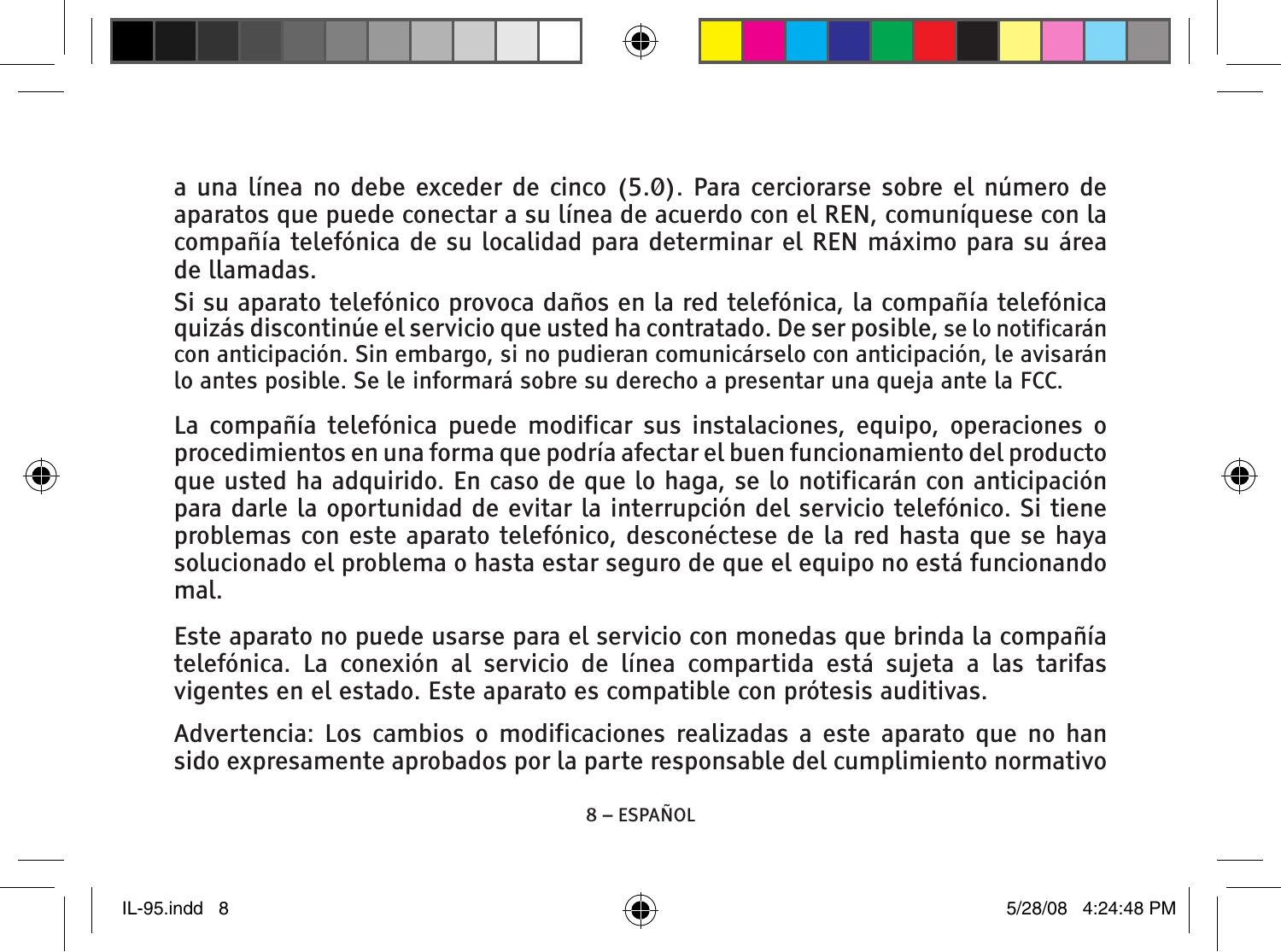podrían invalidar la autorización del usuario para operar el aparato.

Nota: Este equipo ha sido probado y se encontró que cumple con los límites aplicables a un dispositivo digital de clase B, de acuerdo con la sección 15 del reglamento de la FCC. Estos límites han sido establecidos para ofrecer una protección razonable contra interferencias perjudiciales en una instalación residencial. Algunos teléfonos inalámbricos funcionan a frecuencias que pueden causar interferencia a los televisores y VCR que se encuentren cerca; para minimizar o evitar dicha interferencia, la base del teléfono inalámbrico no debe colocarse cerca de un televisor o VCR ni sobre éstos; y, si hay interferencia, alejar el teléfono inalámbrico de la televisión o VCR suele reducirla o eliminarla. No obstante, no existe garantía alguna de que la interferencia no ocurrirá en una instalación en particular. Si este equipo causa una interferencia perjudicial a la señal receptora de radio o televisión, lo cual puede determinarse apagando y encendiendo el aparato correspondiente, el usuario deberá tratar de corregir la interferencia adoptando una o más de las siguientes medidas:

- Aumentar la distancia entre el aparato y el receptor.
- Conectar el aparato a la salida de un circuito distinto a aquel en que está conectado el receptor.
- Pedir ayuda al vendedor o a un técnico experimentado en servicio de radio y TV.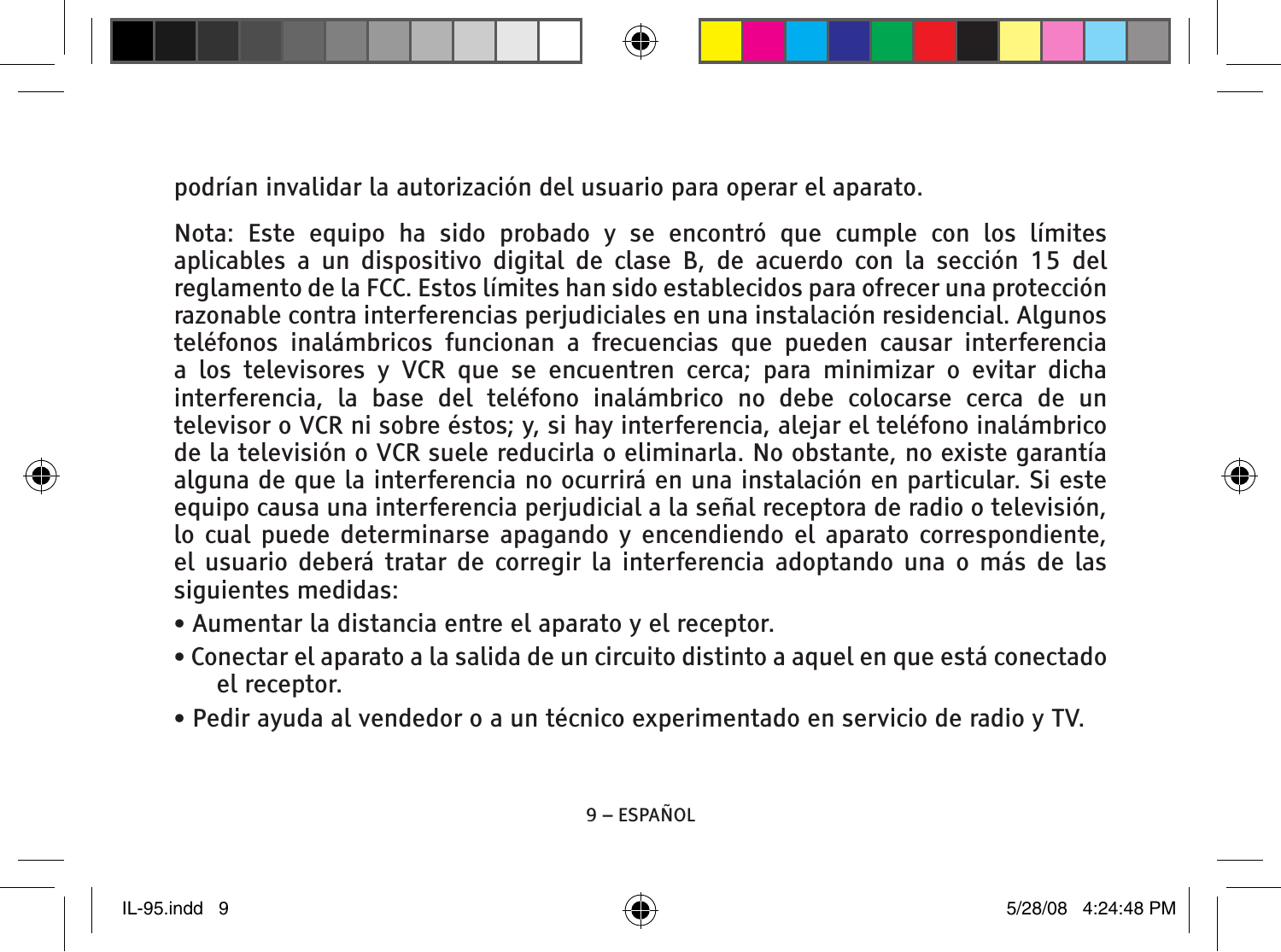## **DECLARACIÓN de la INDUSTRIA de CANADÁ CS03**

Este producto cumple con las especificaciones técnicas aplicables de la Industria de Canadá. Esto es confirmado por el número de un registro. La abreviatura, IC antes de el número de registro significa que el registro fue realizado basado en un Declaración de Conformidad que indicaba que las especificaciones técnicas de la Industria de Canadá fueron resueltas. Esto no implica que la Industria de Canadá ha aprobado el equipo.

Antes de instalar este equipo, los usuarios deben asegurarse de que es permitido ser conectado con las instalaciones de la compañía local de telecomunicaciones. El equipo debe de ser instalado usando un método aceptable de conexiones. El cliente debe estar enterado que la conformidad con las condiciones antedichas puede no prevenir la degradación del servicio en algunas situaciones.

La reparación del equipo certificado debera ser realizada a travez de una facilidad Canadience de mantenimineto autorizada que ha sido designada por el provedor. Cualquier reparación ó alteración hecha por el usuario de este equipo, o si el equipo funciona incorrectamente, pueden dar causa a la compañía de telecomunicaciones para solicitar al usuario desconectar el equipo.

¡Advertencia! Los usuarios deben procurar no hacer tales conexiones por si mismos, sino deben ponerse en contacto con las autoridades apropiadas de inspección de eléctricidad, o con un electricista apropiado.

PRECAUCIÓN: El número de equivalencia del campanero (REN) asignado a cada terminal del dispositivo proporciona una indicación del número máximo de las terminales permitidas a ser conectadas con una interfaz del teléfono.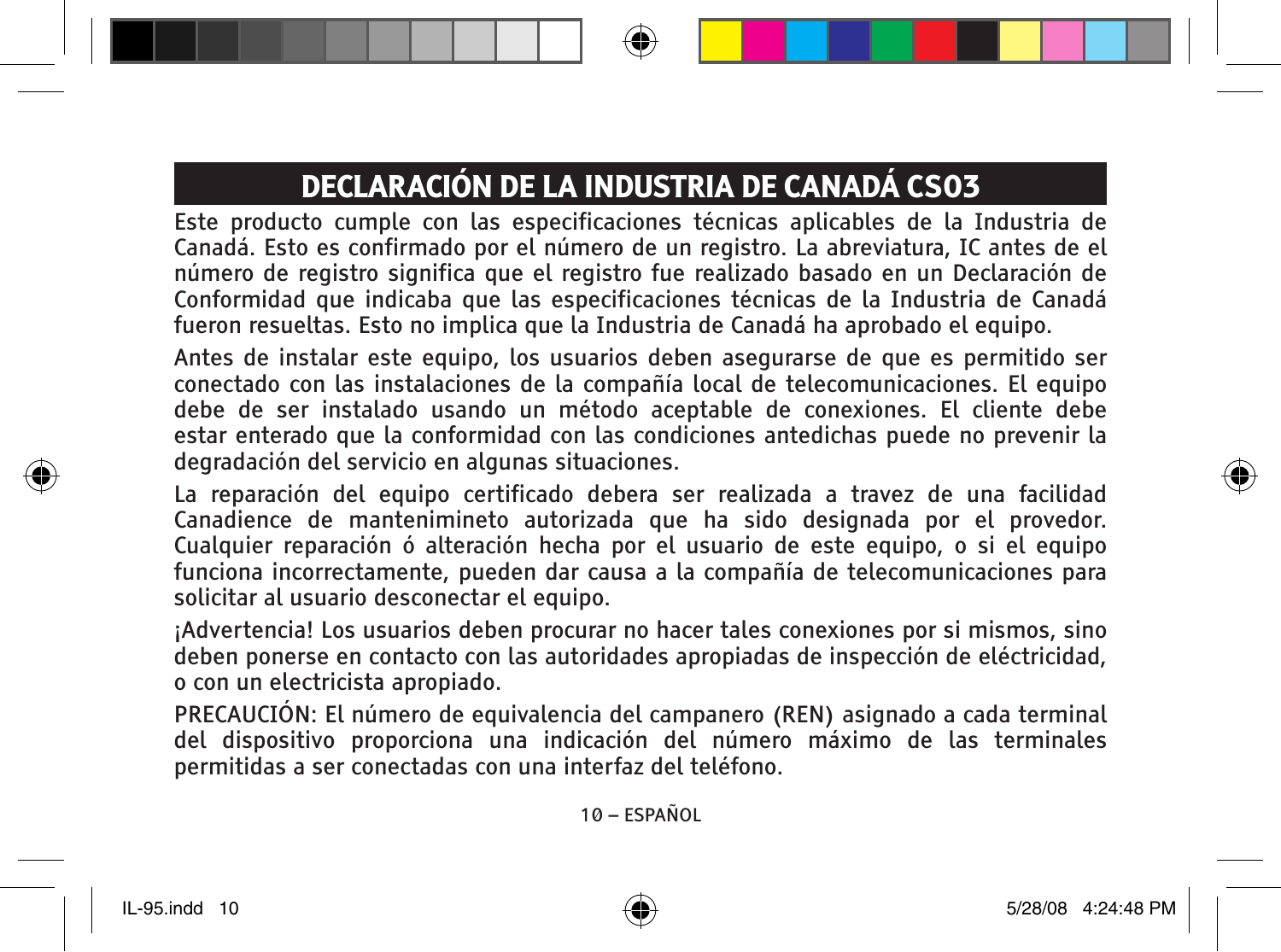La terminación de una interfaz puede consistir en cualquier combinación de los dispositivos que no excedan de 5 que esten sujetos solamente al requeriminto equivalente a la suma de los números del campanero de todos los dispositivos. Una indicación alternativa del REN es el número de la carga (LN); este número se debe dividir por 20 para aproximar la equivalnecia del REN. El número de REN de esta unidad se indica en la parte de abajo de su contestador automático.

Si en su hogar a sido conectado un equipo especializado de alarma a su línea telefónica, asegure que la instalación de TALK500 no inhabilita su equipo de alarma. Si usted tiene preguntas sobre qué podría inhabilitar el equipo del alarma, consulte a su compañía del teléfono o a instalador calificado.

Este aparato digital de clase B se conforma con ICES-003 Canadiense.

## **GRANATÍA LIMITADA POR UN AÑO**

Este producto cuenta con la garantía de ClearSounds contra defectos en la fabricación, los materiales o la mano de obra, en condiciones de uso normales durante un (1) año a partir de la fecha de compra. En caso de experimentar algún problema, comuníquese con nuestro departamento de servicio al cliente o visite nuestro sitio web en www.clearsounds.com.

Guarde su comprobante de compra para demostrar la fecha en que adquirió el aparato en caso de que requiera el servicio previsto en la garantía.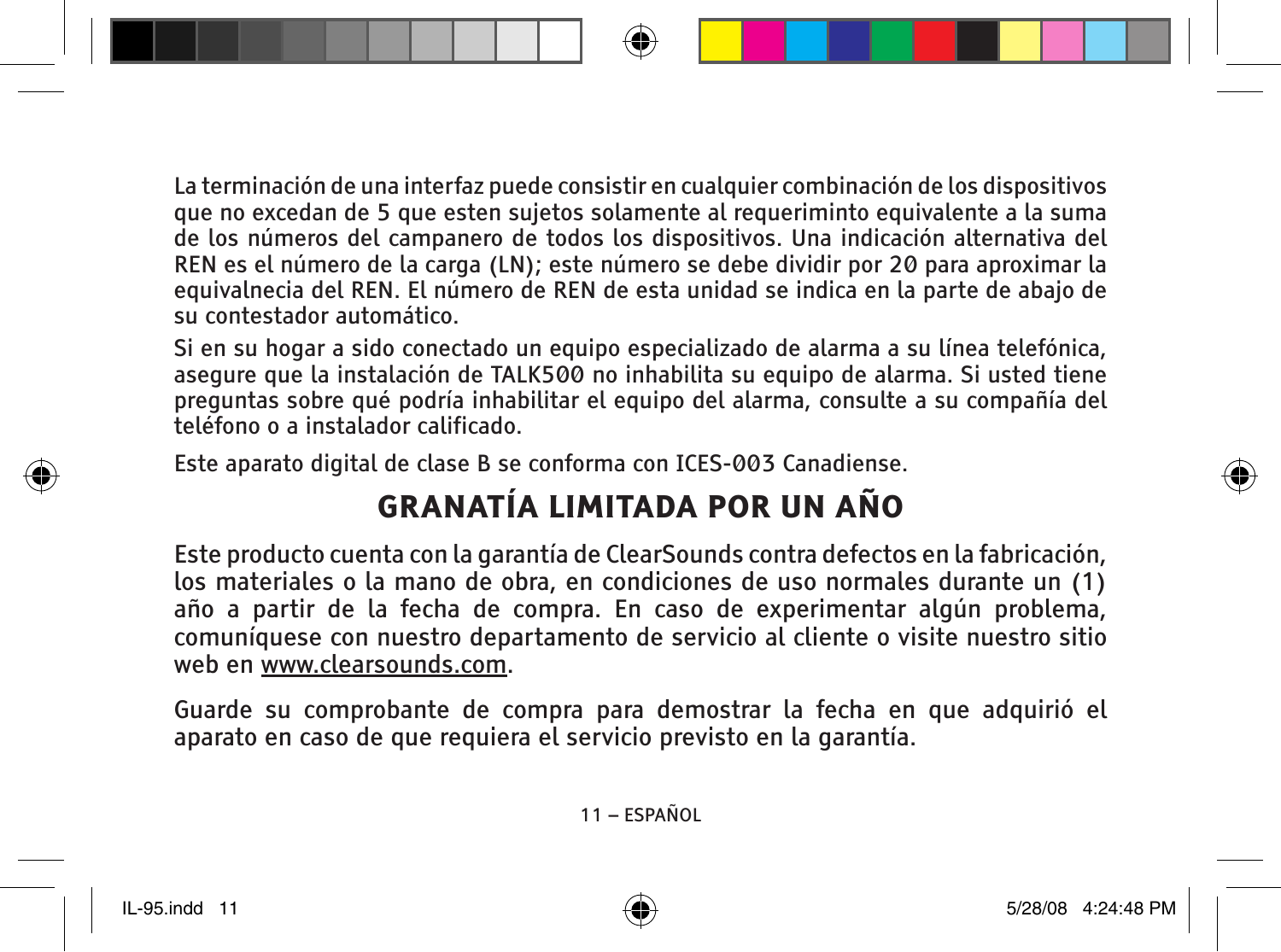Durante un período de un año contado a partir de la fecha de compra, ClearSounds Communications® reparará o reemplazará (de acuerdo a nuestro propio criterio) el IL95 si se detectara algún defecto de material o mano de obra. Si decidimos reemplazar el IL95, lo haremos por un aparato nuevo o reacondicionado del mismo tipo o de tipo similar. La garantía aplicable a la reparación o reemplazo tendrá validez por 90 días o lo que reste del período de garantía (a partir de la fecha de compra original), dependiendo de lo que tenga mayor duración.

La garantía no cubre accidentes, negligencia ni rotura de piezas. Es decir, no cubre daños que se produzcan durante el envío o que resulten de incumplimiento de las instrucciones, uso incorrecto, incendio, inundación, uso de accesorios no compatibles, desastres naturales o fallas de servicio de la compañía telefónica. Este aparato no puede ser abierto ni desarmado por quien no sea representante autorizado de ClearSounds Communications. Si se abre el teléfono, se invalidará cualquier garantía escrita o implícita.

ClearSounds Communications® no se hará responsable del tiempo perdido, inconvenientes, la pérdida de uso del teléfono IL95, daños materiales causados por este mismo aparato o cualquier daño emergente.

Los costos de envío deberán ser pagados por adelantado y el producto deberá empacarse apropiadamente para su envío.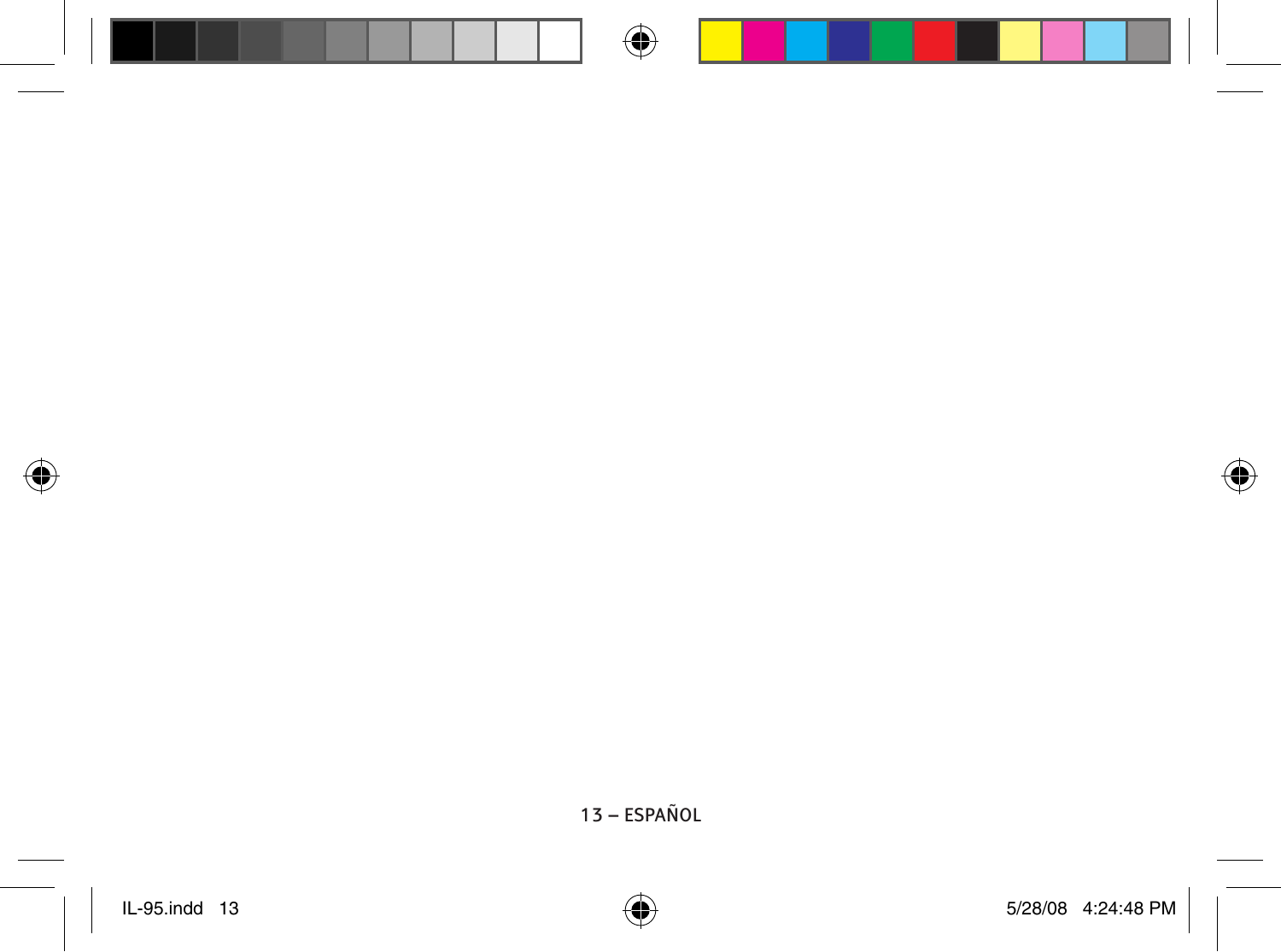*IMPORTANTE: SU FACTURA O RECIBO ES PARTE DE LA GARANTÍA Y DEBERÁ CONSERVARSE Y PRESENTARSE EN CASO DE UN RECLAMO EFECTUADO EN TÉRMINOS DE LA GARANTÍA.* 

#### **Servicio en los Estados Unidos Servicio en CANADÁ ClearSounds Communications ClearSounds Canada**

Attention: Repair Center Attention: Repair Center [Centro de reparaciones] [Centro de reparaciones] 8160 S Madison Street 220 Donaghy Ave Burr Ridge, IL 60527 North Vancouver, BC USA CANADA V7P 2L5



#### 800-965-9043 (learSounds<sup>\*</sup> 800-965-9043 Escuche lo bueno que puede ofrecer la vida

*Visite nuestro sitio web www.Clearsounds.Com para obtener información adicional y para descargar manuales e información complementarios.*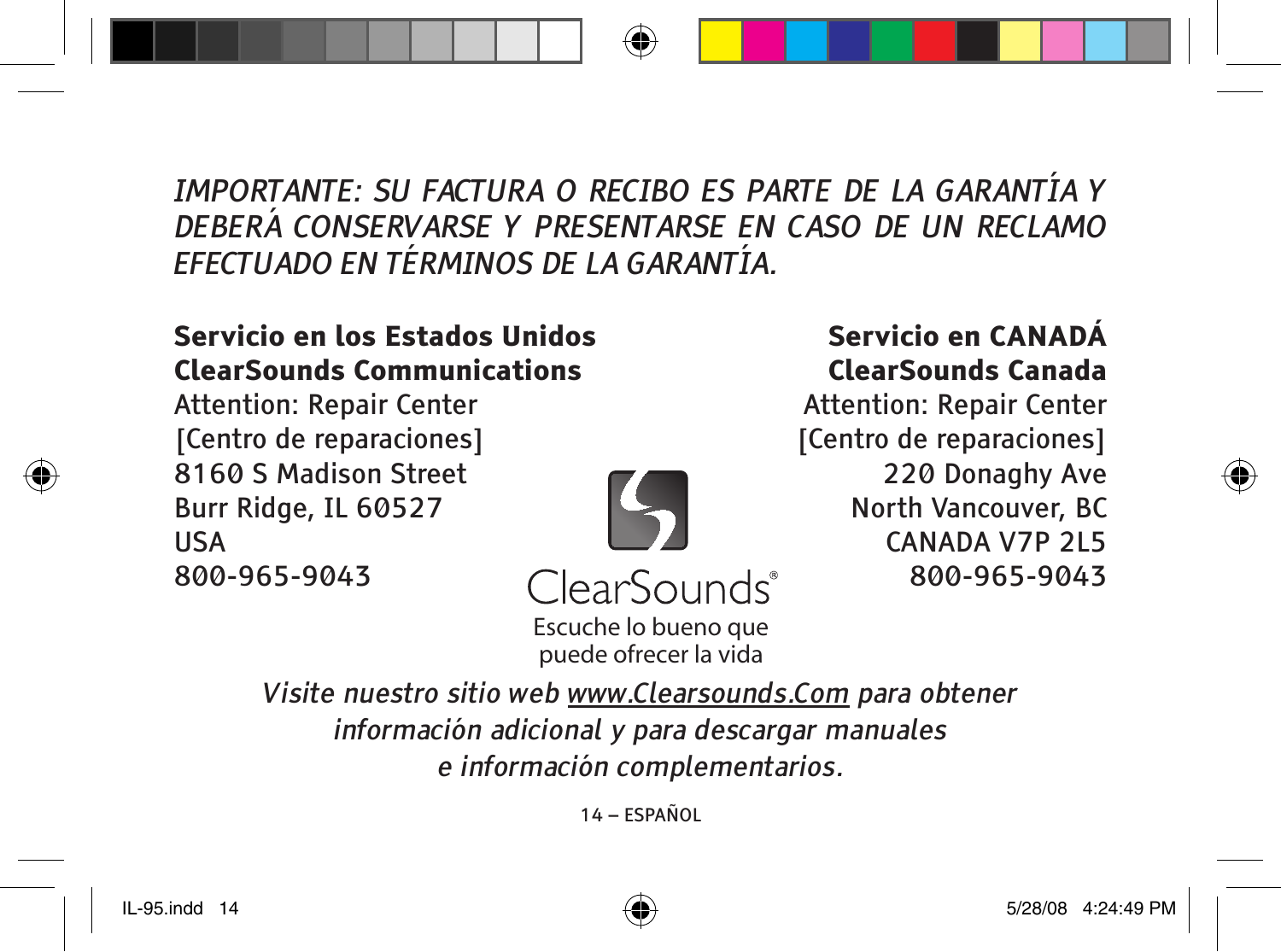

# **IL95**



Francais Español English

**FRANCAIS** 

**ESPAÑOL** 

ENGLISH

**V508**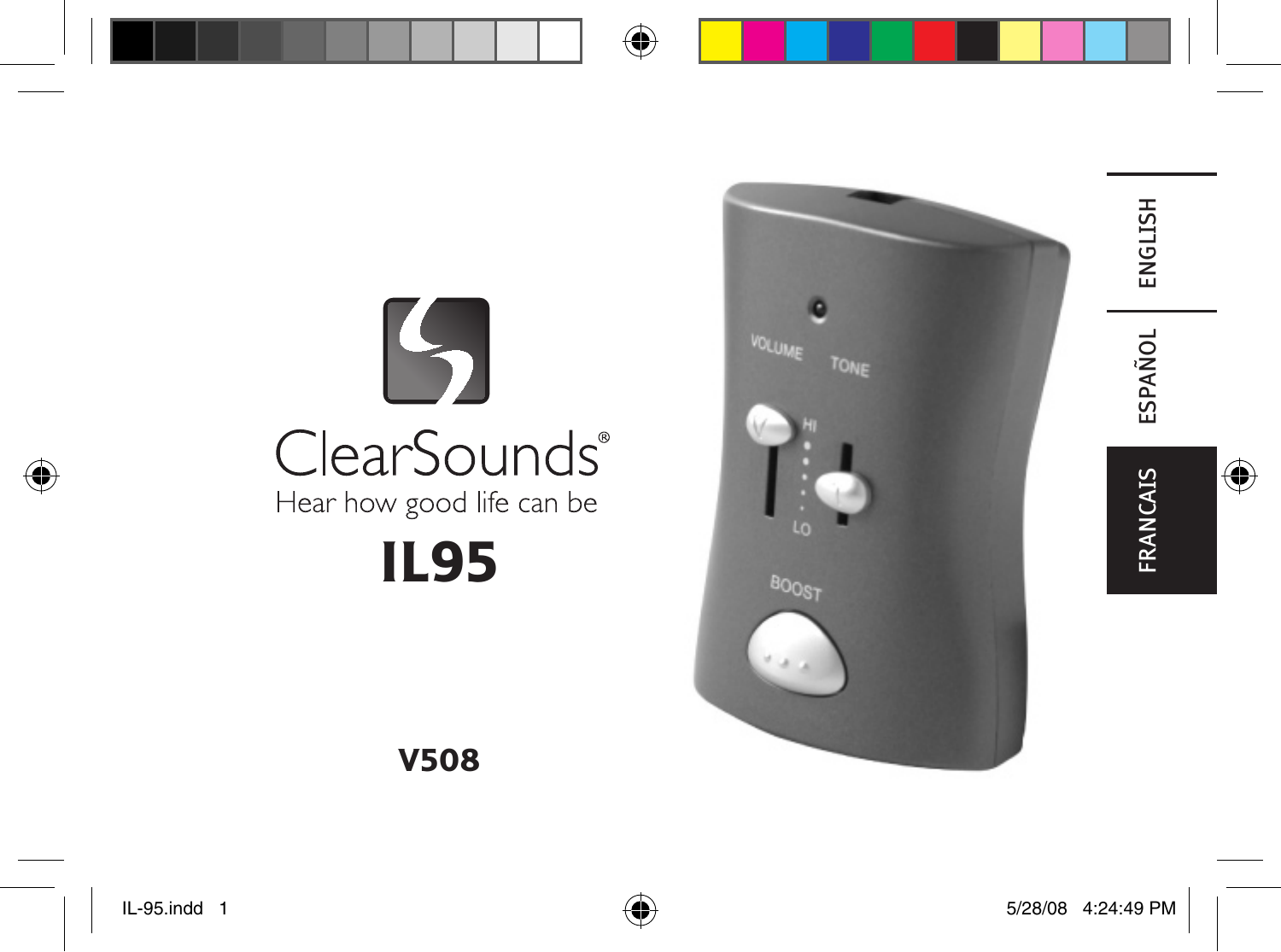## **Importantes Consignes De Sécurité**

À l'aide de votre amplificateur portatif de téléphone, suivre toujours les mesures de sécurité de base pour ramener le risque du feu, de choc électrique et de dommages aux personnes ou à la propriété, y compris ce qui suit :

1. Lire et comprendre tous les instructions, avertissements et inscriptions de produit.

2. Ne pas employer ce produit près ou dans de l'eau ou quand vous êtes humide.

3. Ne pas ouvrir cette valise de produit comme vous pouvez s'exposer aux tensions dangereuses ou à d'autres risques. L'ouverture de la valise de produit vide automatiquement la garantie.

#### **SAUVER CES INSTRUCTIONS**

## **Alimentation électrique**

Votre IL95 vient avec un adapteur à C.A., il est recommandé que vous utilisez une batterie 9V comme support. Dans le cas d'une coupure électrique, votre IL95 commutera automatiquement à la puissance de batterie.

Remarque: Insérer la batterie en la cassant dans les connecteurs à l'intérieur d'observer de compartiment de batterie +/- polarité sur l'attache instantanée de bouton. Important : Avant de remplacer la batterie, veiller à démonter l'IL95 du téléphone et du courant alternatif.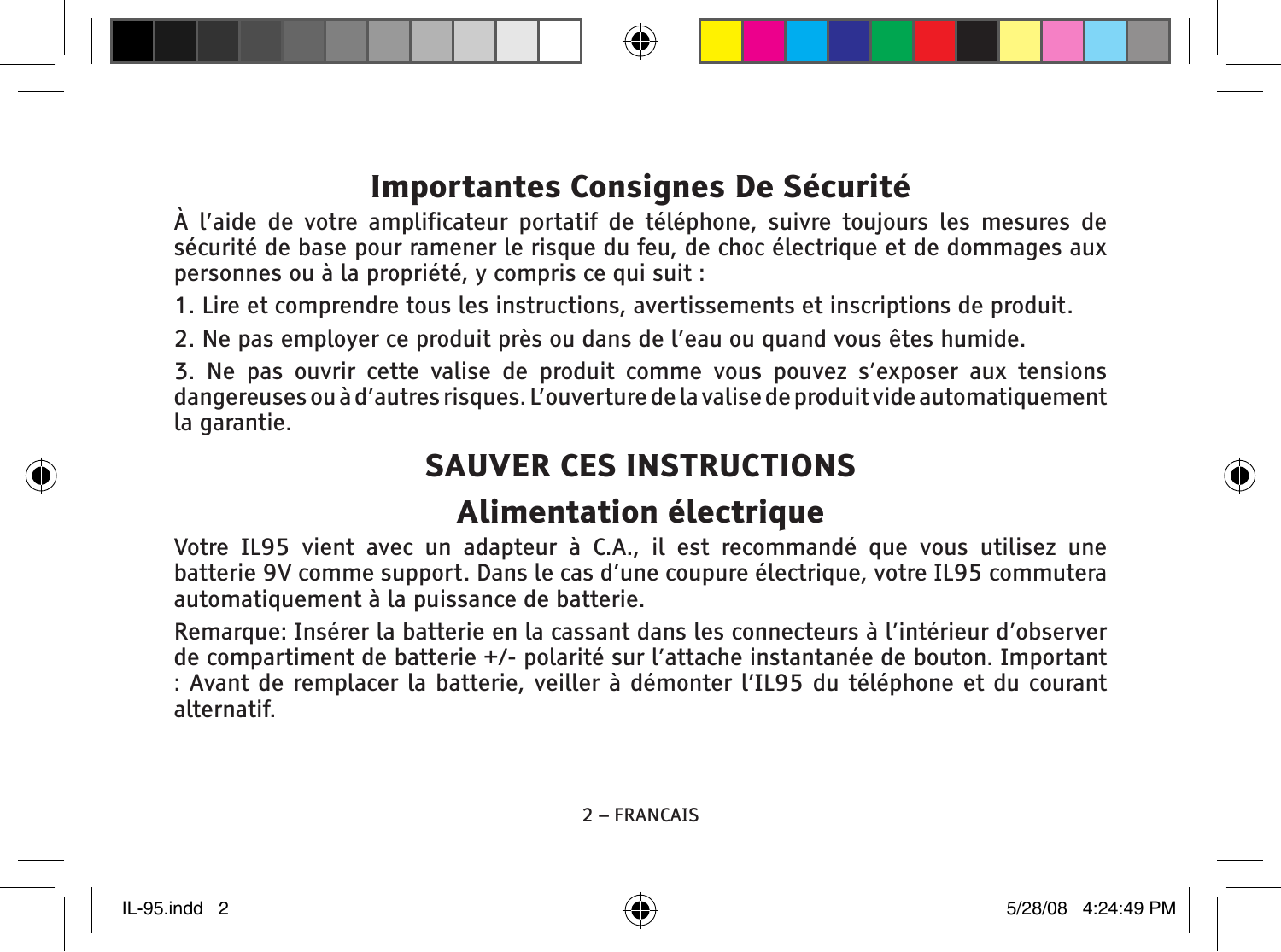

- 1. Le voyant de signalisation de puissance
- 2. Volume
- 3 Tonalité
- 4 Téléphone Jack (base)
- 5. Bouton de poussée



- 6 Combiné Jack
- 7 Adapteur Jack de courant alternatif
- 8. Compartiment de batterie
- 9. Commutateur de compatibilité de 12 positions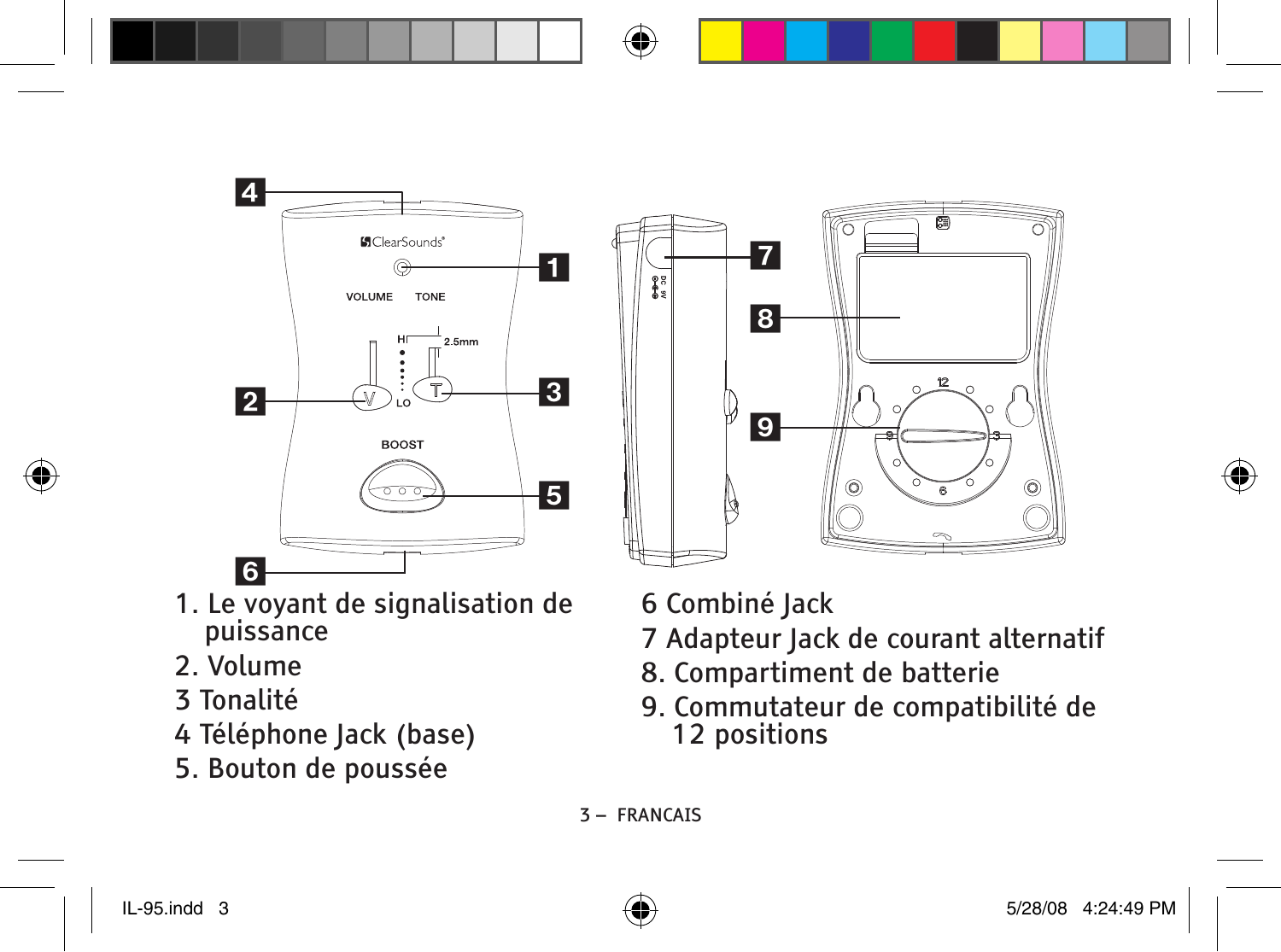## **INSTALLATION**

- 1. Débrancher la corde de combiné de votre base de téléphone. Insérer cette corde dans le " marqué par cric ; HANDSET" ;
- 2. Brancher un côté de la corde de téléphone courte (incluse) au " marqué par cric ; BASE" ;. Brancher l'autre extrémité à la base de téléphone.
- 3. Placer le commutateur de compatibilité au " ; 4" ; arrangement. Cet arrangement fournissent la compatibilité pour la plupart des téléphones.
- 4. Attacher l'adapteur de courant alternatif à l'IL95 (situé du côté supérieur de main gauche de l'unité) et brancher l'autre extrémité à une sortie électrique de fonctionnement.
- 5. Prendre le combiné. Si vous entendez une tonalité d'invitation à numéroter, votre amplificateur IL95 est installé correctement.
- 6. Être sûr d'enregistrer votre produit en ligne chez www.clearsounds.com

Si vous n'entendez pas qu'une tonalité d'invitation à numéroter ou la personne que vous appelez ne peut pas vous entendre, consulter la section de compatibilité de téléphone.

## **OPÉRATION**

Vous pouvez ajuster le niveau de volume en employant la glissière de commande de volume. La poussée de la glissière augmente vers le haut le volume.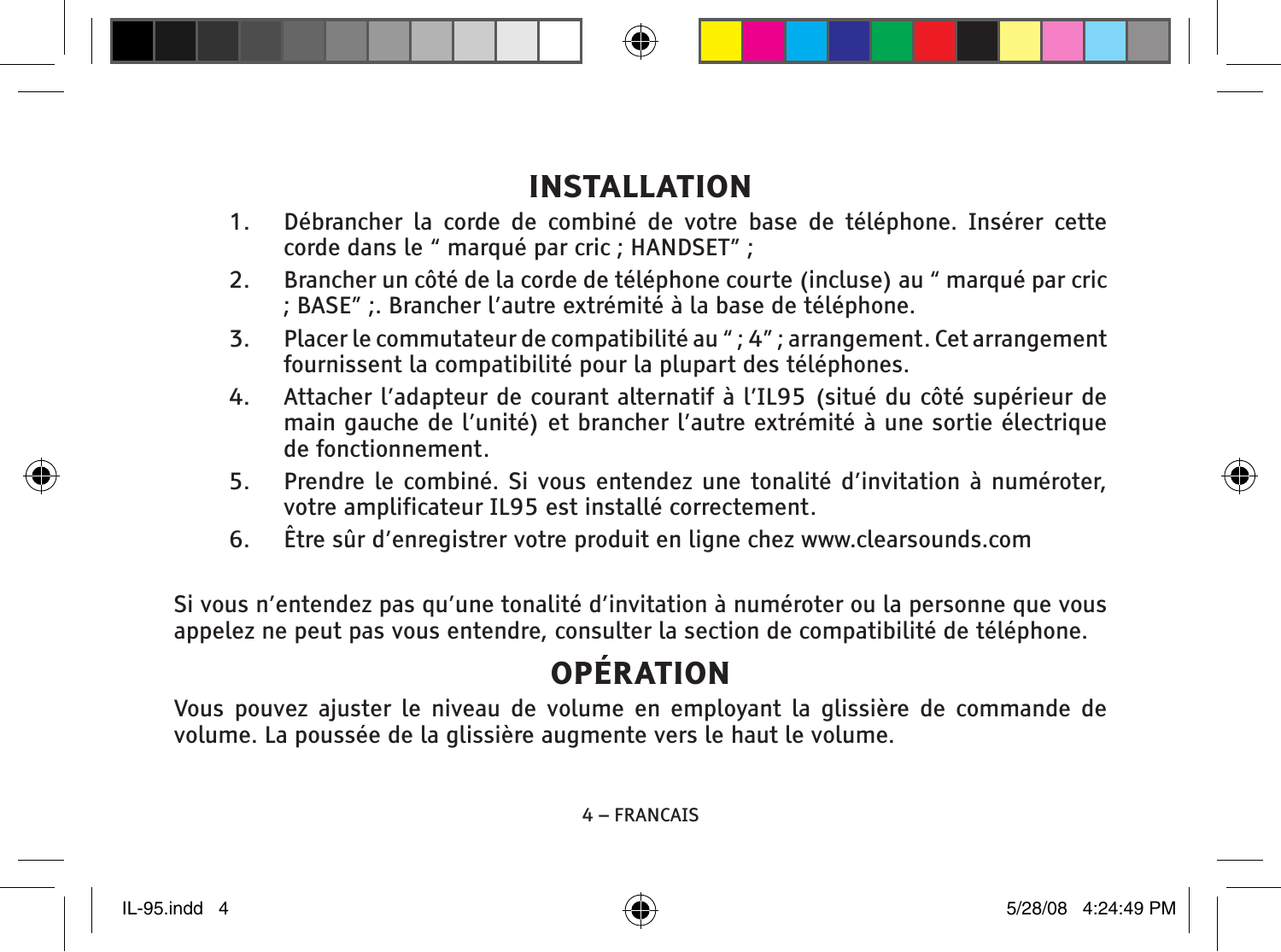Vous pouvez ajuster la tonalité en employant la glissière de commande de tonalité. Ajuster la commande de tonalité jusqu'à ce que vous trouviez une position qui fournit le bruit le plus clair.

Si vous avez besoin de l'amplification additionnelle à un point quelconque dans votre conversation, presser simplement le & ; tenir le bouton de poussée. Quand le bouton de poussée est appuyé sur, le microphone dans le combiné est amorti. Libérer le bouton de poussée quand vous voulez parler.

Le voyant de signalisation de puissance avance chaque fois que vous prenez le combiné pour indiquer que le niveau de puissance est correct. Si le voyant de signalisation n'avance pas, vérifier vos raccordements d'adapteur ou remplacer la batterie.

Important : Avant de remplacer la batterie, veiller à démonter l'IL95 du téléphone et de l'adapteur à C.A.

## **COMPATIBILITÉ DE TÉLÉPHONE**

Puisque non tous les combinés de téléphone sont câblés d'une manière standard, nous avons fourni un commutateur de compatibilité de 12 positions :

1. Presser le & ; tenir le " ; sur-hook" ; brancher votre téléphone ou placer le combiné dans le berceau.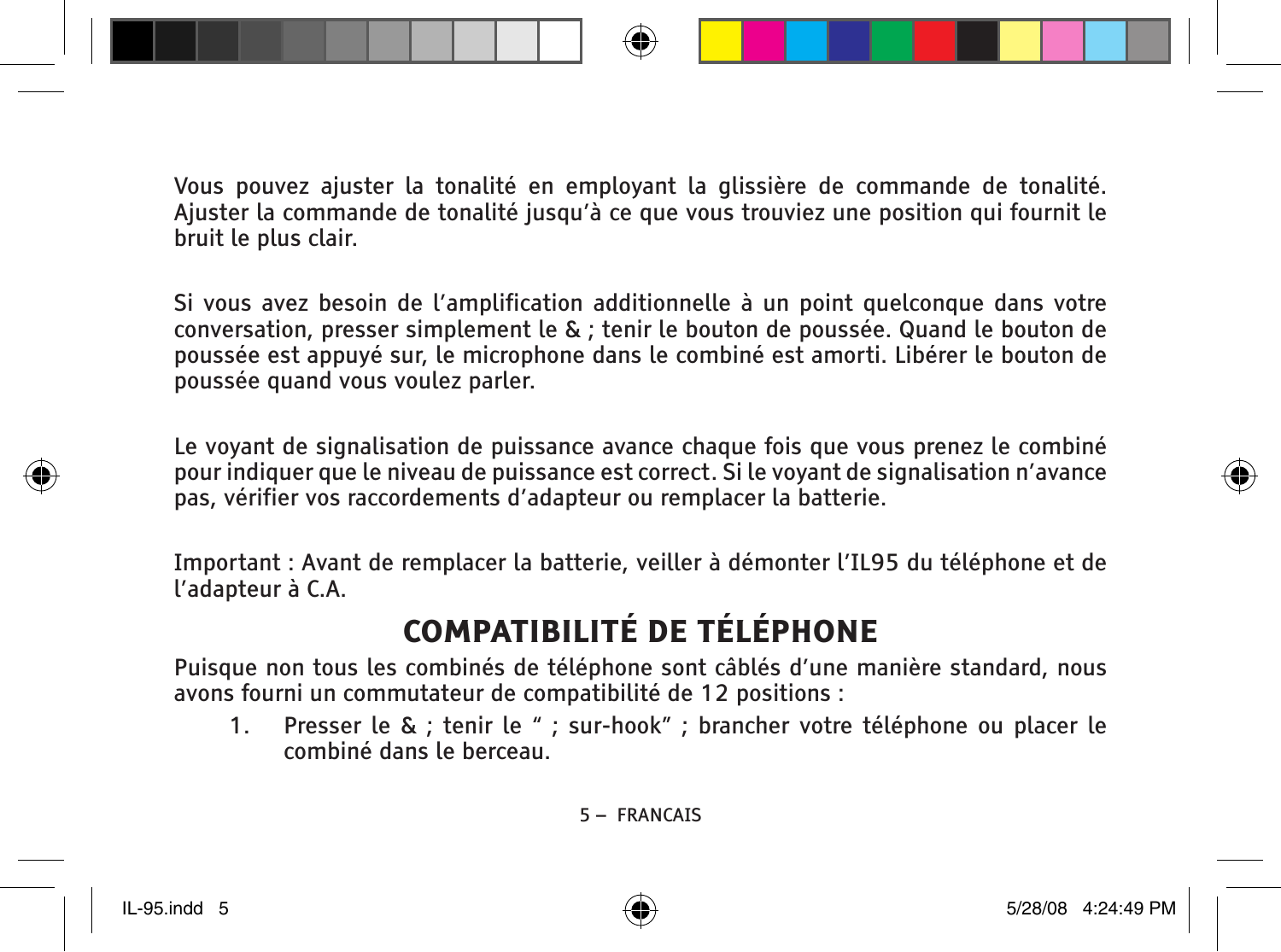- 2. Ajuster le commutateur en le tournant un " ; click" ; au prochain arrangement.
- 3. Libérer le " ; sur-hook" ; le commutateur ou prennent le combiné et détectent à l'oreille une tonalité d'invitation à numéroter.
- 4. Continuer ce processus jusqu'à ce que vous entendiez qu'une tonalité d'invitation à numéroter et le microphone est fonctionnel. Une fois que vous avez localisé l'arrangement approprié, noter lui en cas qu'il est changé accidentellement ou vous employez votre IL95 à un téléphone différent.

*Note: L'IL95 ne peut pas n'être employé à aucun téléphone où le clavier numérique est situé dans le combiné.*

## **GUIDE DE DÉPANNAGE**

Si, après installation de votre amplificateur IL95, vous n'avez pas une tonalité d'invitation à numéroter ou la personne que vous avez appelée ne peut pas vous entendre, prendre les mesures suivantes :

- 1. Vérifier que tous les raccordements sont branchés correctement
- 2. S'assurer que la puissance est reliée
- 3. Déconnecter l'unité ou utiliser un autre téléphone et vérifier que votre service téléphonique travaille correctement
- 4. Changer le cadran d'arrangement de compatibilité situé sur le fond de l'unité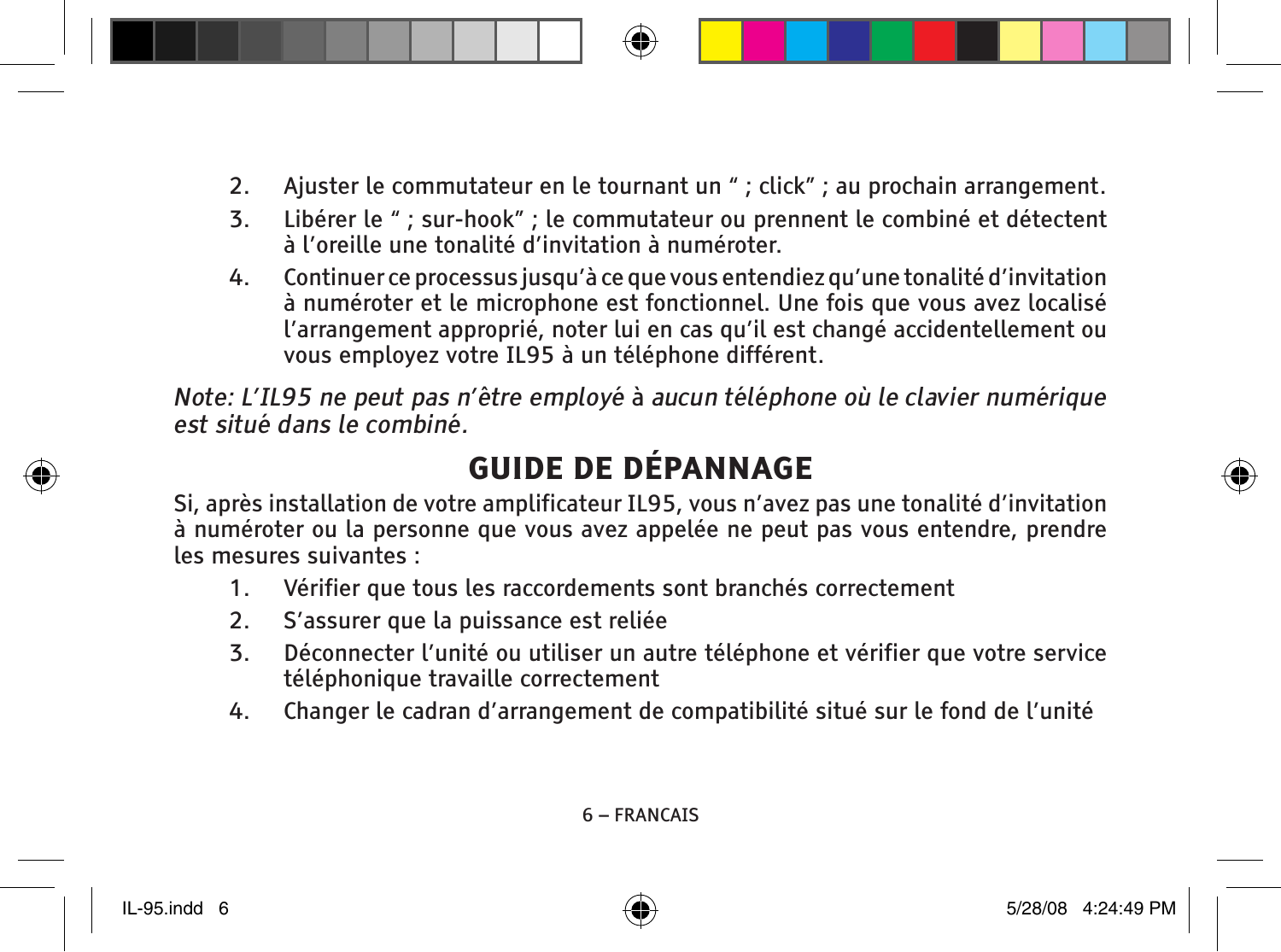## **RENSEIGNEMENTS D'ENREGISTREMENT À LA FCC**

Votre nouvel appareil a été enregistré auprès de la Commission fédérale des communications des États-Unis (FCC). Cet appareil respecte les normes de la Section 68 de la réglementation FCC. La FCC exige que nous vous fournissions les informations suivantes :

# **Branchement et utilisation avec le réseau téléphonique national**

La FCC exige que vous raccordiez votre appareil au réseau téléphonique national avec une prise téléphonique modulaire. Ce téléphone doit être branché sur une prise téléphonique modulaire USOC RJ-11C ou RJ-11W. Cet équipement ne doit pas être utilisé sur une ligne partagée ou sur une ligne de téléphone public

### **Avis à l'intention de la compagnie de téléphone**

La FCC exige qu'à la demande de votre compagnie de téléphone locale, vous fournissiez les informations suivantes : a) La « ligne » à laquelle vous brancherez le téléphone (c'est-à-dire votre numéro de téléphone), et b) Le numéro d'enregistrement de l'appareil téléphonique et le numéro d'équivalence de sonnerie (REN). Ces numéros sont situés à l'arrière ou sous l'appareil téléphonique. Le REN est utilisé pour déterminer le nombre d'appareils que vous pouvez brancher à votre ligne téléphonique, le dépassement du REN peut empêcher les appareils de sonner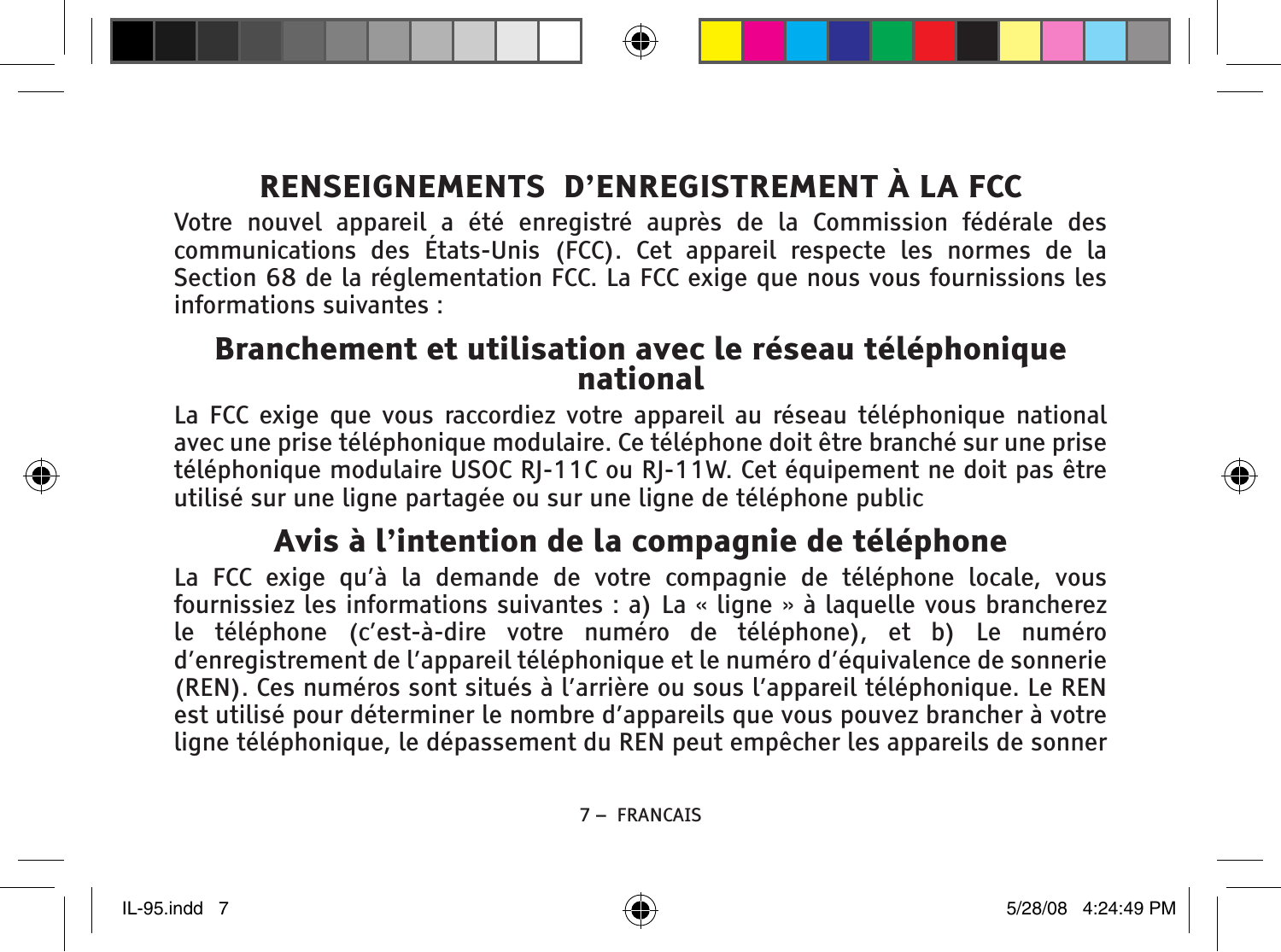lors de la réception d'un appel. Dans la plupart des zones, la somme de tous les REN doit être de 5 ou moins. Veuillez communiquer avec votre compagnie de téléphone locale pour en savoir plus à ce sujet.

#### **Directives de réparations**

Si l'on détecte un mauvais fonctionnement de votre appareil, la FCC exige qu'il ne soit pas utilisé et qu'il soit débranché de la prise modulaire jusqu'à ce que le problème soit corrigé. Les réparations du matériel téléphonique doivent absolument être effectuées par le fabricant ou l'un de ses représentants agréés, ou par des tiers autorisés par la FCC. Pour en savoir plus sur la procédure à suivre pour les réparations, suivez les directives décrites dans la section « Garantie limitée ».

## **Droits de la compagnie de téléphone**

Si votre appareil cause des problèmes au réseau téléphonique, la compagnie de téléphone peut interrompre temporairement votre service téléphonique. Dans la mesure du possible, elle vous avisera avant l'interruption de service. Si cet avis préalable s'avère impossible, elle vous donnera la chance de corriger le problème et elle vous informera de votre droit de porter plainte auprès de la FCC le plus tôt possible. La compagnie de téléphone peut modifier ses installations, son matériel, son fonctionnement ou ses procédés, ce qui peut avoir une incidence sur le fonctionnement de votre équipement. Vous serez avisés si de tels changements sont prévus.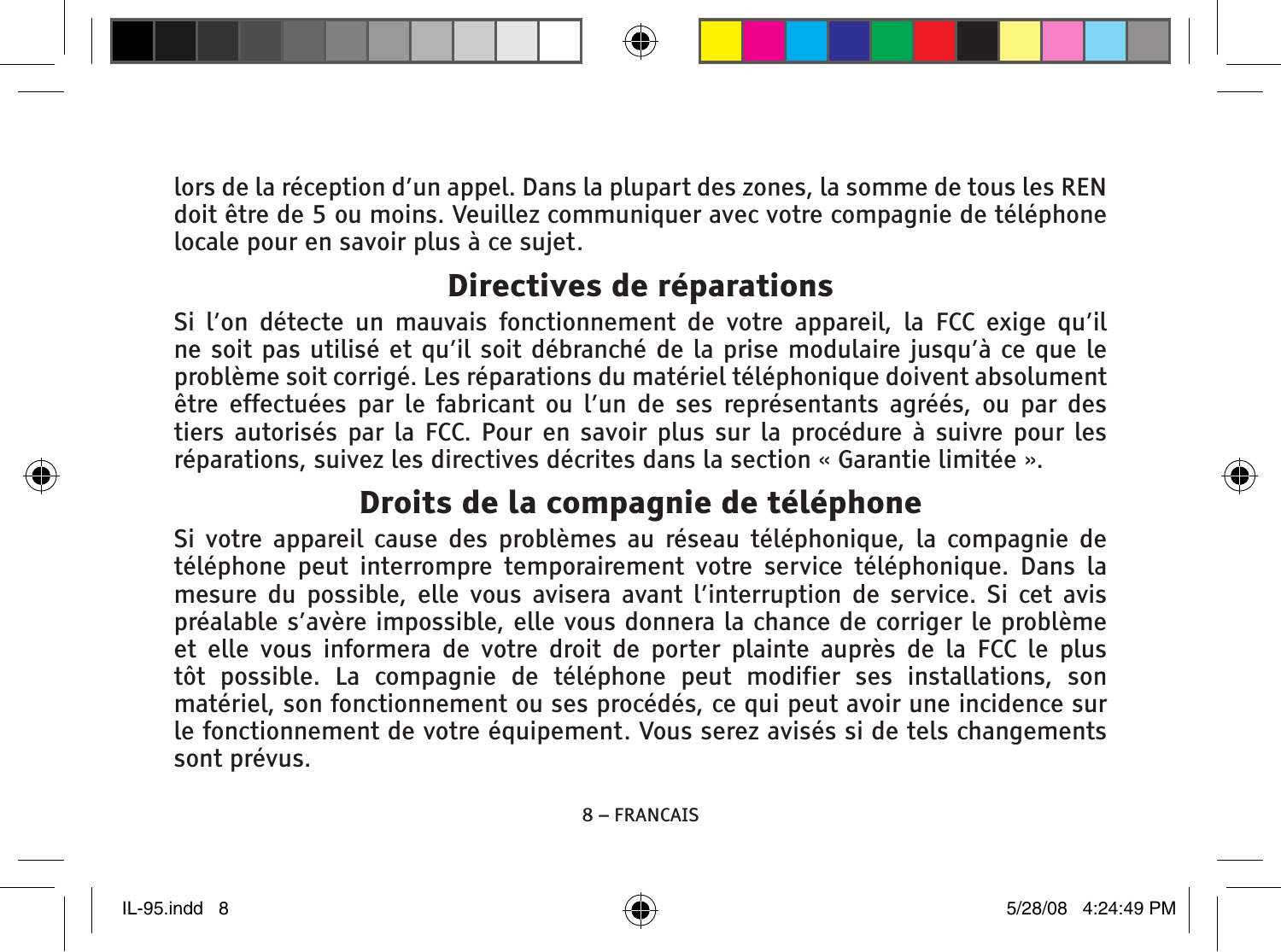#### **Information sur les interférences : section 15 de la réglementation de la FCC**

Certains appareils téléphoniques génèrent, utilisent et peuvent émettre des radiofréquences et, s'ils ne sont pas installés et utilisés correctement, peuvent causer de l'interférence à la réception radio ou télévisuelle. Cet appareil a été testé et jugé conforme aux normes imposées aux périphériques de classe B, en vertu de la section 15 de la réglementation FCC. Ces restrictions sont conçues pour assurer une protection raisonnable contre les interférences nuisibles dans une installation résidentielle. Toutefois, rien ne garantit que le brouillage ne se produira pas dans une installation donnée. Si votre appareil cause de l'interférence à la réception radio ou télévisuelle lorsqu'il est utilisé, vous pourrez corriger l'interférence avec l'une de ces mesures : a) s'il est possible de le faire de façon sécuritaire, réorientez l'antenne réceptrice de signaux radio ou télévisuel. b) Dans la mesure du possible, déplacez le téléviseur, la radio ou les autres récepteurs par rapport à l'équipement téléphonique. c) Si votre appareil téléphonique fonctionne avec le courant c.a., branchez-le dans une prise de courant c.a. qui se trouve sur un circuit différent de celui de la radio ou du téléviseur.

### **RAPPORT DU CANADA CS03 D'INDUSTRIE**

Ce produit répond aux caractéristiques techniques du Canada d'industrie applicable. Ceci est confirmé par le numéro de matricule. L'abréviation, IC avant que le nombre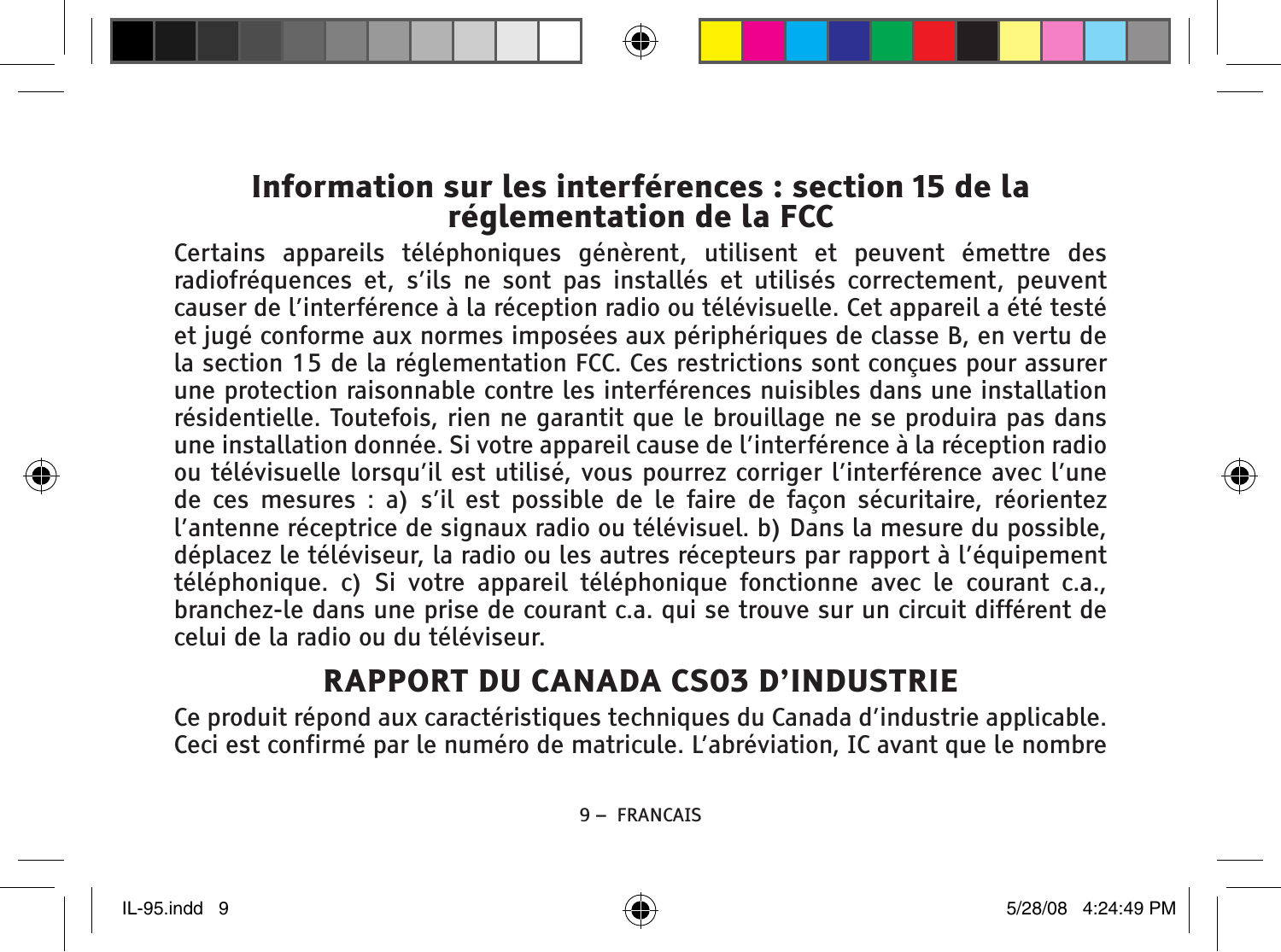de registratin signifie que le registratin a été exécuté a basé sur une déclaration de la conformité indiquant que des caractéristiques techniques du Canada d'industrie ont été rencontrées. Elle implique cette industrie Canada a approuvé cet équipement. Avant d'installer cet équipement, les utilisateurs devraient s'assurer qu'il est permis d'être relié aux équipements de la compagnie de télécommunications locale. L'équipement doit également être installé suivre une méthode acceptable de raccordements. Le client devrait se rendre compte que la conformité dans les conditions ci-dessus puisse ne pas empêcher la dégradation du service dans quelques situations. À l'équipement certifié devraient être dépannés par un service canadien autorisé d'entretien indiqué par le fournisseur. Tous les réparations ou changements apportés par l'utilisateur de cet équipement, ou l'équipement fonctionne mal, peuvent donner à la compagnie de télécommunications la cause pour inviter l'utilisateur à déconnecter l'équipement.

Avertissement ! Les utilisateurs ne devraient pas essayer d'établir de tels rapports eux-mêmes, mais devraient entrer en contact avec l'autorité électrique appropriée d'inspection.Attention : Le nombre d'équivalence de sonnerie (REN) assigné à chaque terminal fournit une indication du nombre maximum des bornes permises d'être relié à une interface de téléphone.L'arrêt sur une interface peut se composer de n'importe quelle combinaison de sujet de dispositifs seulement à la condition que la somme des nombres d'équivalence de sonnerie de tous les dispositifs ne dépasse pas 5. Une indication alternative du REN est le nombre de charge (LN) ;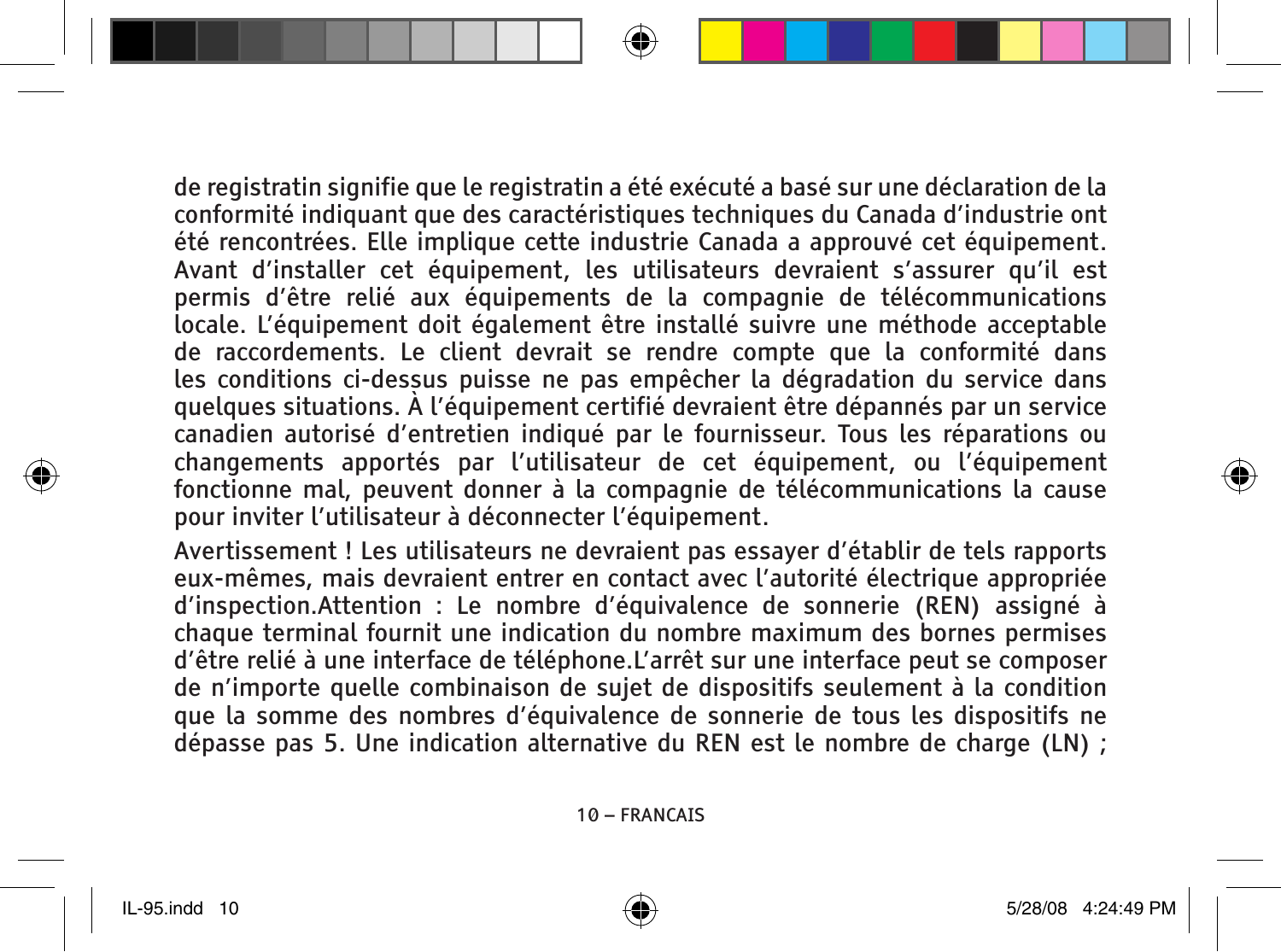ce nombre devrait être divisé par 20 pour rapprocher le REN équivalent. Le nombre de REN de cette unité est indiqué sur le fond de votre répondeur.Si vous maison a un équipement particulièrement de câble d'alarme relié à la ligne téléphonique, assurer que l'installation du TALK500 ne désactive pas votre équipement d'alarme. Si vous avez des questions au sujet de ce qui désactivera l'équipement d'alarme, consulter vos entreprises de téléphone ou un installateur qualifié.Cet appareillage numérique de la classe B est conforme à ICES-003 canadien.

## **GARANTIE LIMITÉE D'UN AN**

Ce produit est garanti par ClearSounds contre toute défectuosité de matériel ou de main-d'oeuvre dans des conditions normales d'utilisation pour un (1) an à partir de la date d'achat. Si vous éprouvez un problème, communiquez avec notre service à la clientèle ou visitez notre site Web à l'adresse www.clearsounds.com.

Assurez-vous de conserver votre coupon de caisse comme preuve de la date d'achat au cas où vous auriez besoin de recourir au service de la garantie.

Pendant une période d'un an suivant la date d'achat, ClearSounds CommunicationsMC s'engage à réparer ou à remplacer (à sa discrétion) sans frais votre IL95, si l'on constate qu'il présente une défectuosité matérielle ou de main-d'oeuvre. Si nous choisissons de remplacer votre IL95, nous pourrons lui substituer un produit neuf ou remis à neuf de conception identique ou similaire. La réparation ou le remplacement sera garanti pour une période de 90 jours ou pour la durée résiduelle de la garantie (à partir de la date d'achat), selon celle de ces deux périodes qui est la plus **longue.**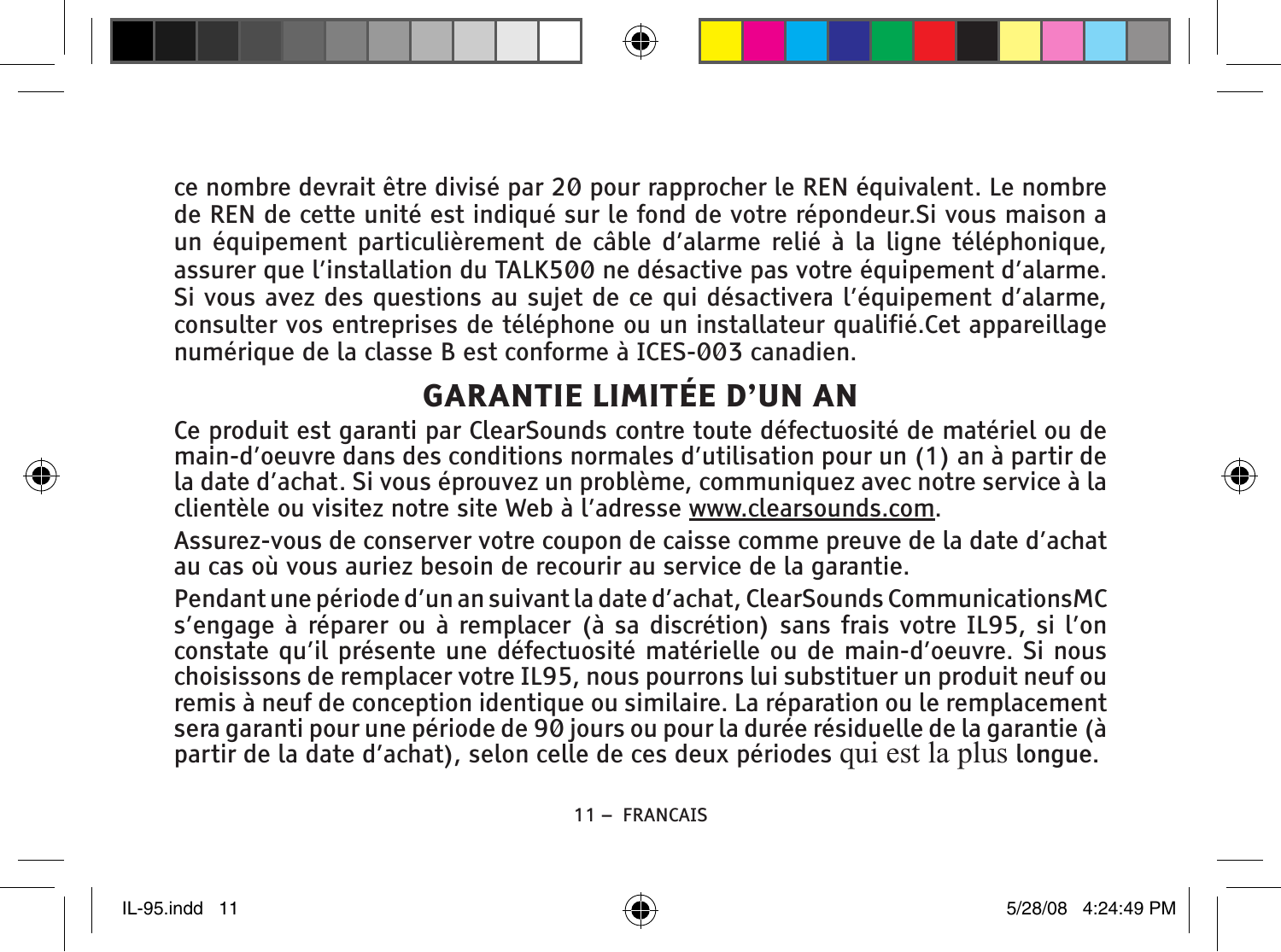**La garantie ne couvre pas les accidents, la négligence ou la casse de l'une ou l'autre des pièces. Cela comprend les dommages liés au transport, le défaut de se conformer aux directives, l'utilisation abusive, les incendies, les inondations, l'utilisation d'accessoires incompatibles, les catastrophes naturelles ou la défaillance du service téléphonique de votre fournisseur. Le produit ne doit pas être modifié ni démonté par quiconque sauf par un représentant autorisé de ClearSounds CommunicationsMC . Le fait de modifier l'appareil sans autorisation entraînera l'annulation de toute garantie écrite ou implicite.**

**ClearSounds CommunicationsMC n'assume aucune responsabilité quant à la perte de temps, aux inconvénients, à la perte d'usage de votre IL95, aux dommages à la propriété causés par votre IL95 ni à tout dommage indirect ou consécutif.** 

**Les frais d'expédition doivent être payés d'avance et l'emballage du produit doit être adapté au transport.**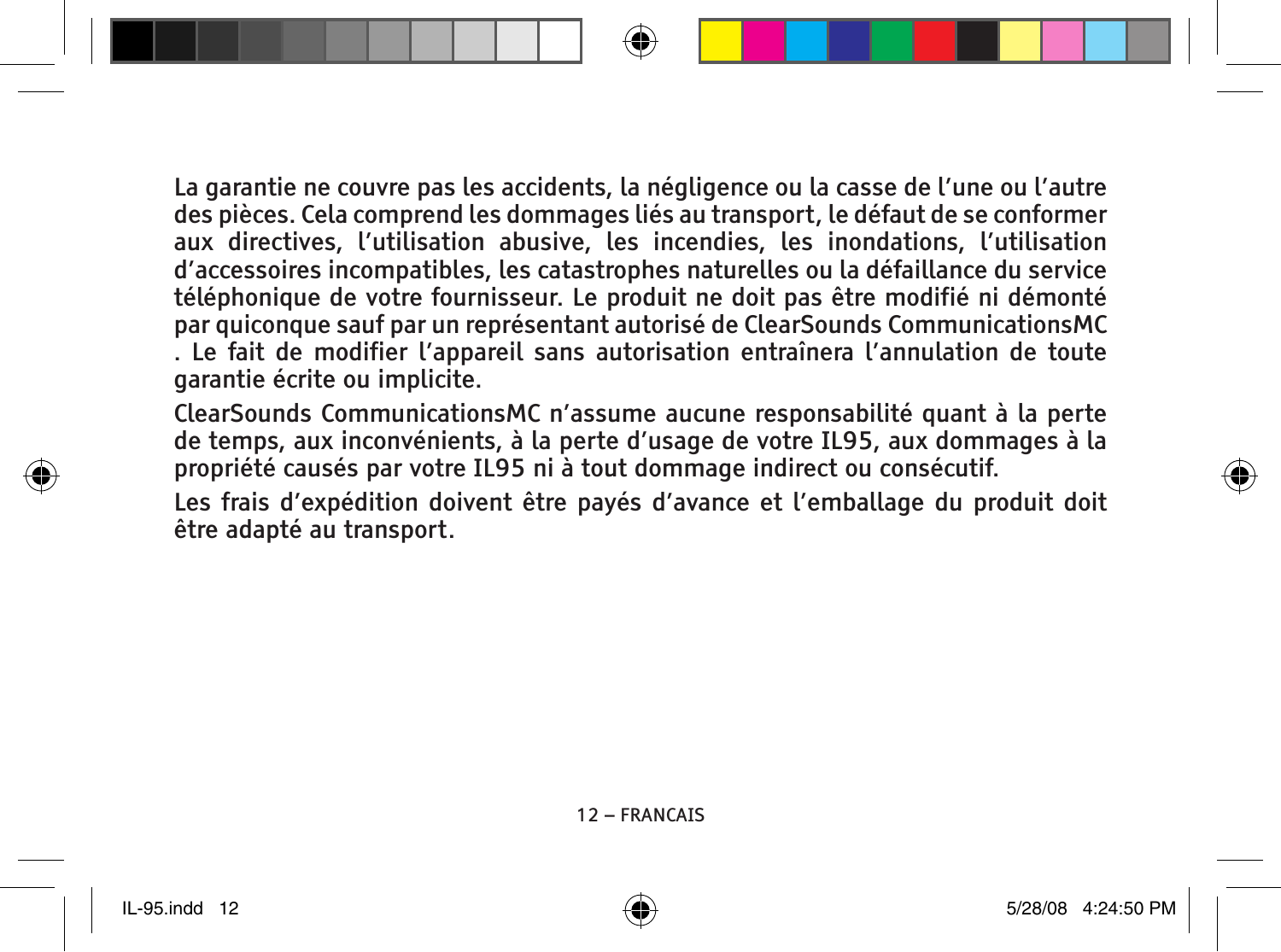#### 12 – Francais 13 – Francais